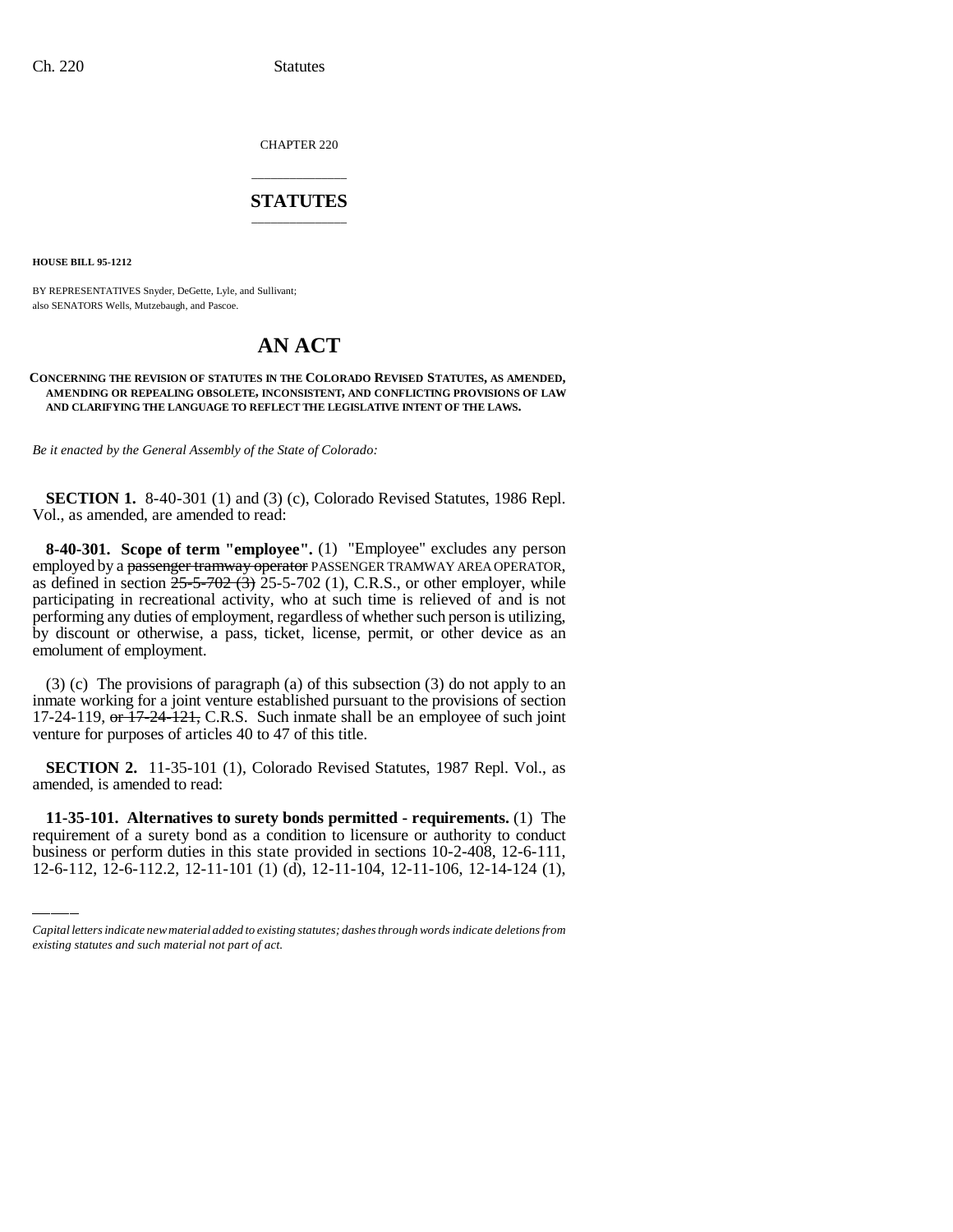$12-20-103$  (3),  $\frac{12-20-106}{2}$ ,  $12-59-115$  (1),  $12-60-509$  (2.5) (b), 33-4-101 (1), 33-12-104 (1), 35-33-403 (3), 35-55-104 (1), 37-91-107 (2) and (3), 38-29-119 (2),  $38-39-102$  (3) (b), 39-21-105 (4), 39-27-104 (2) (a), (2.5) (a), and (2.5) (b), 39-27-204 (4) (a), (4.5), and (6), 39-28-105 (1), 42-6-115 (2), and 42-7-301 (6), C.R.S., may be satisfied by a savings account or deposit in or a certificate of deposit issued by a state or national bank doing business in this state or by a savings account or deposit in or a certificate of deposit issued by a state or federal savings and loan association doing business in this state. Such savings account, deposit, or certificate of deposit shall be in the amount specified by statute, if any, and shall be assigned to the appropriate state agency for the use of the people of the state of Colorado. The aggregate liability of the bank or savings and loan association shall in no event exceed the amount of the deposit. For the purposes of the sections referred to in this section, "bond" includes the savings account, deposit, or certificate of deposit authorized by this section.

**SECTION 3.** 11-44-101.7 (2) (a), (2) (c), (3) (d), and (3) (h), Colorado Revised Statutes, 1987 Repl. Vol., as amended, are amended to read:

**11-44-101.7. Powers of the financial services board.** (2) In addition to any other powers conferred on it by articles 30 and 40 to 46 of this title, the board has the power to:

(a) Make all final decisions with respect to the organization, conversion, or merger of credit unions and savings and loan associations licensing of small business development credit corporations pursuant to article 36 of this title, and administration of life care institutions or providers pursuant to article 13 of title 12, C.R.S.;

(c) Make all final decisions with respect to the denial, suspension, or revocation of a license with respect to a small business development credit corporation under article 36 of this title.

(3) The board has the power to:

(d) Issue a declaratory order with respect to the applicability of article 13 of title 12, C.R.S., articles 30, 36, and 40 to 46 of this title, or any rule and regulation issued by the board to any person, property, or state of facts under said provisions;

(h) Perform any acts and make any decisions incidental to or necessary for carrying out its functions as set forth in article 13 of title 12, C.R.S., and articles 30  $36$ , and 40 to 46 of this title;

**SECTION 4.** 11-44-101.8 (2), Colorado Revised Statutes, 1987 Repl. Vol., as amended, is amended to read:

**11-44-101.8. Review of commissioner actions by financial services board judicial review.** (2) Any credit union, savings and loan association, small business development credit corporation, or life care institution or provider, or any officer, director, employee, agent, advisor, or volunteer thereof, aggrieved or directly affected by a final order of the board may obtain judicial review thereof by filing an action for review pursuant to the provisions of section 24-4-106, C.R.S., with the Colorado court of appeals pursuant to section 24-4-106 (11), C.R.S. The commencement of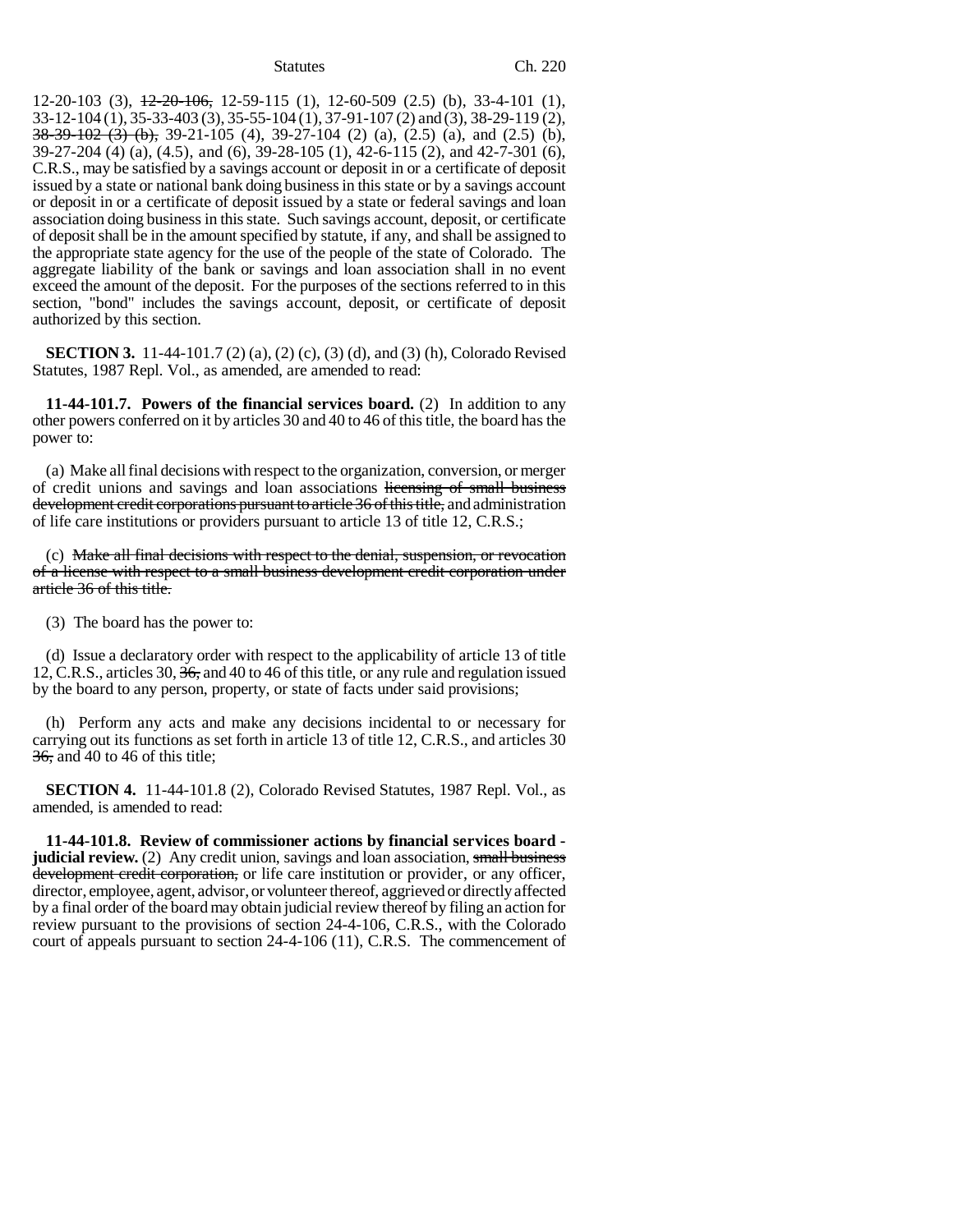such proceeding does not, unless specifically ordered by the court, operate as a stay of the board's ruling, order, decision, or other action.

**SECTION 5.** 11-59-108 (5), Colorado Revised Statutes, 1987 Repl. Vol., as amended, is amended to read:

**11-59-108. Registration of bonds.** (5) Districts are subject to the open meetings law under PART 4 OF article 9 ARTICLE 6 of title  $29$  TITLE  $24$ , C.R.S., and the open records law under article 72 of title 24, C.R.S.

**SECTION 6.** 12-26.5-107 (2), Colorado Revised Statutes, 1991 Repl. Vol., as amended, is amended to read:

**12-26.5-107. Fees - collection - cash fund created - allocation of moneys from fund.** (2) Any fee collected pursuant to subsection (1) of this section or any fine collected pursuant to section  $12-26.5-105$  (3) shall be transmitted to the state treasurer who shall credit the same to the statewide instant criminal background check cash fund, referred to in this article as the "fund", which fund is hereby created. Any interest derived from the deposit and investment of moneys in the fund shall be credited to the fund. All moneys in the fund shall be subject to appropriation by the general assembly for the direct and indirect costs of implementing the provisions of this article.

**SECTION 7.** 12-39-105 (1) (a) (III), Colorado Revised Statutes, 1991 Repl. Vol., as amended, is amended to read:

**12-39-105. Powers and duties of the board.** (1) (a) The board has the following powers and duties:

(III) To revoke, suspend, withhold, or refuse to renew any license previously issued by the board, to place on probation a licensee or temporary license holder, or to issue a letter of admonition to a licensee in accordance with section  $12-39-112$  (3) 12-39-111 (3) in any case where the individual holding any such license is determined to have failed to conform to the requirements of the standards provided in subparagraph (I) of this paragraph (a) or the grounds for discipline set forth in section 12-39-111;

**SECTION 8.** 12-43-215 (8), Colorado Revised Statutes, 1991 Repl. Vol., as amended, is amended to read:

**12-43-215. Scope of article - exemptions.** (8) The provisions of section 12-43-220 shall not apply to employees of community mental health centers as those centers are defined by section  $27-1-202$  27-1-201, C.R.S., but such persons practicing psychotherapy outside the scope of employment as employees of a facility defined by section 27-1-201, C.R.S., shall be subject to the provisions of section 12-43-220.

**SECTION 9.** 12-44-212 (1), (2), (3), (4) (b), and (5) (a), Colorado Revised Statutes, 1991 Repl. Vol., as amended, are amended to read:

**12-44-212. Violation - penalty.** (1) Upon a finding by the department or the local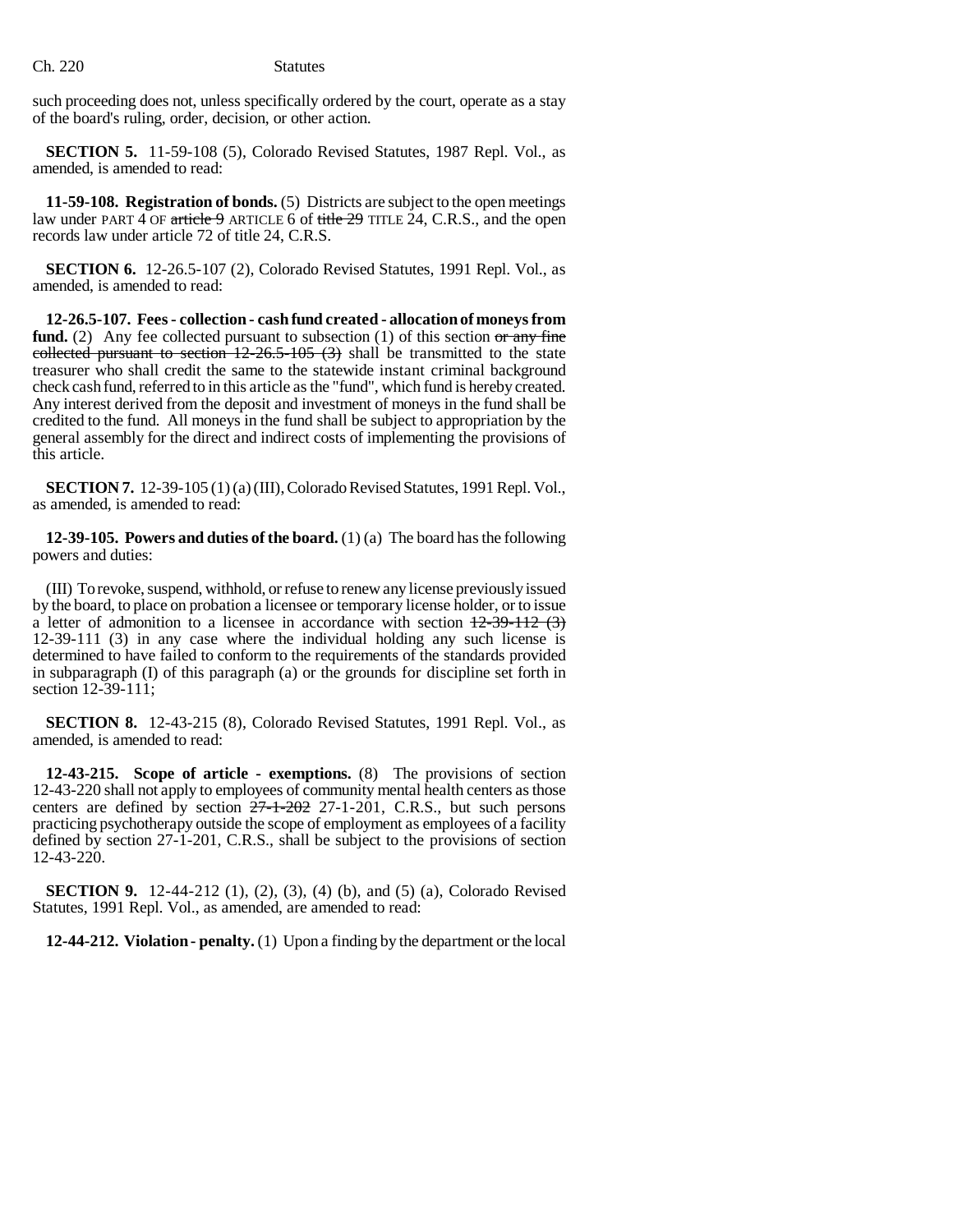board of health that a food service establishment has been found to be in violation of the provisions of this part 2, that the PERSON CONDUCTING AN UNLICENSED FOOD SERVICE ESTABLISHMENT OR THE licensee has been notified of such violation in writing, that the PERSON CONDUCTING AN UNLICENSED FOOD SERVICE ESTABLISHMENT OR THE licensee has been given an opportunity to comply, and that the establishment has again been found to be in violation, the PERSON CONDUCTING AN UNLICENSED FOOD SERVICE ESTABLISHMENT OR THE licensee shall be subject to a civil penalty of not less than two hundred fifty dollars nor more than one thousand dollars, which penalty may be assessed by the department or the local board of health.

(2) Upon a finding by the department or the local board of health that a food service establishment is in violation of the rules and regulations adopted pursuant to this part 2 and that such violations are sufficient to permit the department or the local board of health to establish a date and time for correction pursuant to rules and regulations adopted pursuant to this part 2, the department or the local board of health shall advise the PERSON CONDUCTING AN UNLICENSED FOOD SERVICE ESTABLISHMENT OR THE licensee of the violation, provide the PERSON CONDUCTING AN UNLICENSED FOOD SERVICE ESTABLISHMENT OR THE licensee a reasonable period of time to comply, and conduct a follow-up inspection. If the establishment is found again to be in violation of the same rules and regulations category or categories, the department or the local board of health shall issue the PERSON CONDUCTING AN UNLICENSED FOOD SERVICE ESTABLISHMENT OR THE licensee written notification of noncompliance, provide the PERSON CONDUCTING AN UNLICENSED FOOD SERVICE ESTABLISHMENT OR THE licensee a reasonable time to comply, and conduct a second follow-up inspection.

(3) (a) If, at the second follow-up inspection, a food service establishment is found to be in compliance with the rules and regulations category or categories cited in the written notification of noncompliance issued pursuant to subsection (2) of this section, the department or the local board of health shall advise the PERSON CONDUCTING AN UNLICENSED FOOD SERVICE ESTABLISHMENT OR THE licensee in writing that noncompliance with the rules and regulations category or categories cited in the written notification of noncompliance issued pursuant to subsection (2) of this section at the next regular inspection will result in the issuance of a second written notification of noncompliance.

(b) If, at the second follow-up inspection, a food service establishment is found to be in violation of the rules and regulations category or categories cited in the written notification of noncompliance issued pursuant to subsection (2) of this section, the department or the local board of health shall issue a second written notification of noncompliance, advising the PERSON CONDUCTING AN UNLICENSED FOOD SERVICE ESTABLISHMENT OR THE licensee of the violation or violations and notifying the PERSON CONDUCTING AN UNLICENSED FOOD SERVICE ESTABLISHMENT OR THE licensee of the potential civil penalties, and shall conduct a third follow-up inspection.

(4) (b) If, at the third follow-up inspection, a food service establishment is found to be in violation of the rules and regulations category or categories cited in the second written notification of noncompliance issued pursuant to subsection (3) of this section, the department or the local board of health may assess a civil penalty of not less than five hundred dollars nor more than one thousand dollars. When compliance with the rules and regulations category or categories cited in the second written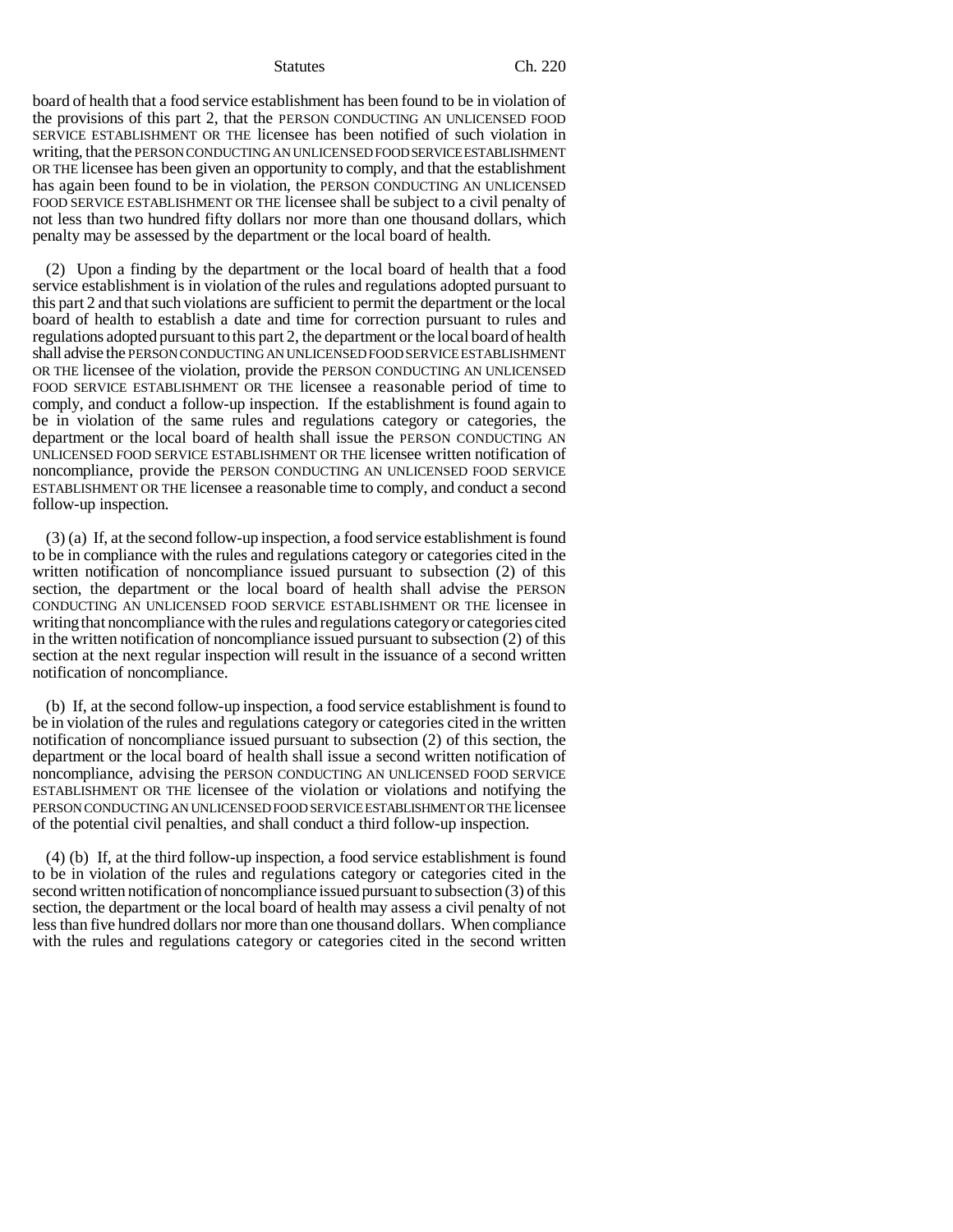notification of noncompliance issued pursuant to subsection (3) of this section is obtained, the department or the local board of health shall notify the PERSON CONDUCTING AN UNLICENSED FOOD SERVICE ESTABLISHMENT OR THE licensee that noncompliance with the rules and regulations category or categories cited in the second written notification of noncompliance issued pursuant to subsection (3) of this section at the next regular inspection will result in the issuance of a third written notification of noncompliance and may result in an additional civil penalty of not less than five hundred dollars nor more than one thousand dollars.

(5) (a) A maximum of three civil penalties may be assessed against a PERSON CONDUCTING AN UNLICENSED FOOD SERVICE ESTABLISHMENT OR THE licensee in any calendar year. The assessment of a third civil penalty in a calendar year against a licensee shall obligate the department or the local board of health to initiate proceedings to suspend or revoke the license of the licensee pursuant to section 12-44-210. Neither the department nor the local board of health shall assess a civil penalty against a licensee pursuant to this section while an action initiated pursuant to section 12-44-210 against such licensee is in progress.

**SECTION 10.** 12-60-702 (1) (c) and (1) (e), Colorado Revised Statutes, 1991 Repl. Vol., as amended, are amended to read:

**12-60-702. Unlawful to wager, exception - excess - taxes.** (1) (c) Each licensee for the racing of horses shall pay as purses for the races in any horse race meet conducted at its in-state host track fifty percent of the breakage attributable thereto, and fifty percent of the track's commission. For purposes of this paragraph (c), the track's commission means the maximum allowable percentage which may be taken, pursuant to paragraph (b) of this subsection (1), by a licensee for the racing of horses from the gross receipts from all pari-mutuel wagering placed on such races at the in-state host track, after deduction of the amounts specified in sections 12-60-701 (2) (a) and (2) (b) and  $\frac{12-60-704(2)(a)}{2}$  12-60-704 (2).

(e) Each licensee for the racing of greyhounds shall pay on a weekly basis as purses for the races in any greyhound race meet conducted at its in-state host track four percent of the gross receipts from all pari-mutuel wagering on such races. Each operator of an in-state simulcast facility which receives simulcast races of horses or greyhounds shall pay to one or more purse funds, where applicable, and to such in-state or out-of-state tracks and simulcast facilities, as described in the simulcast agreement filed with the commission, such percentages of the gross pari-mutuel wagering on such simulcast races, after deduction of the applicable amounts specified in subsection (2) (b) of this section, in section 12-60-701 (1) (a), (2) (a), (2) (b), and (2) (c), and in section  $12-60-704$  (2) (a) 12-60-704 (2), as shall be specified in such simulcast agreement.

**SECTION 11.** 16-11-101 (1) (i) (I), Colorado Revised Statutes, 1986 Repl. Vol., as amended, is amended to read:

**16-11-101. Alternatives in sentencing.** (1) Within the limitations of the penalties provided by the classification of the offense of which a person is found guilty, and subject to the provisions of this title, the trial court has the following alternatives in entering judgment imposing a sentence: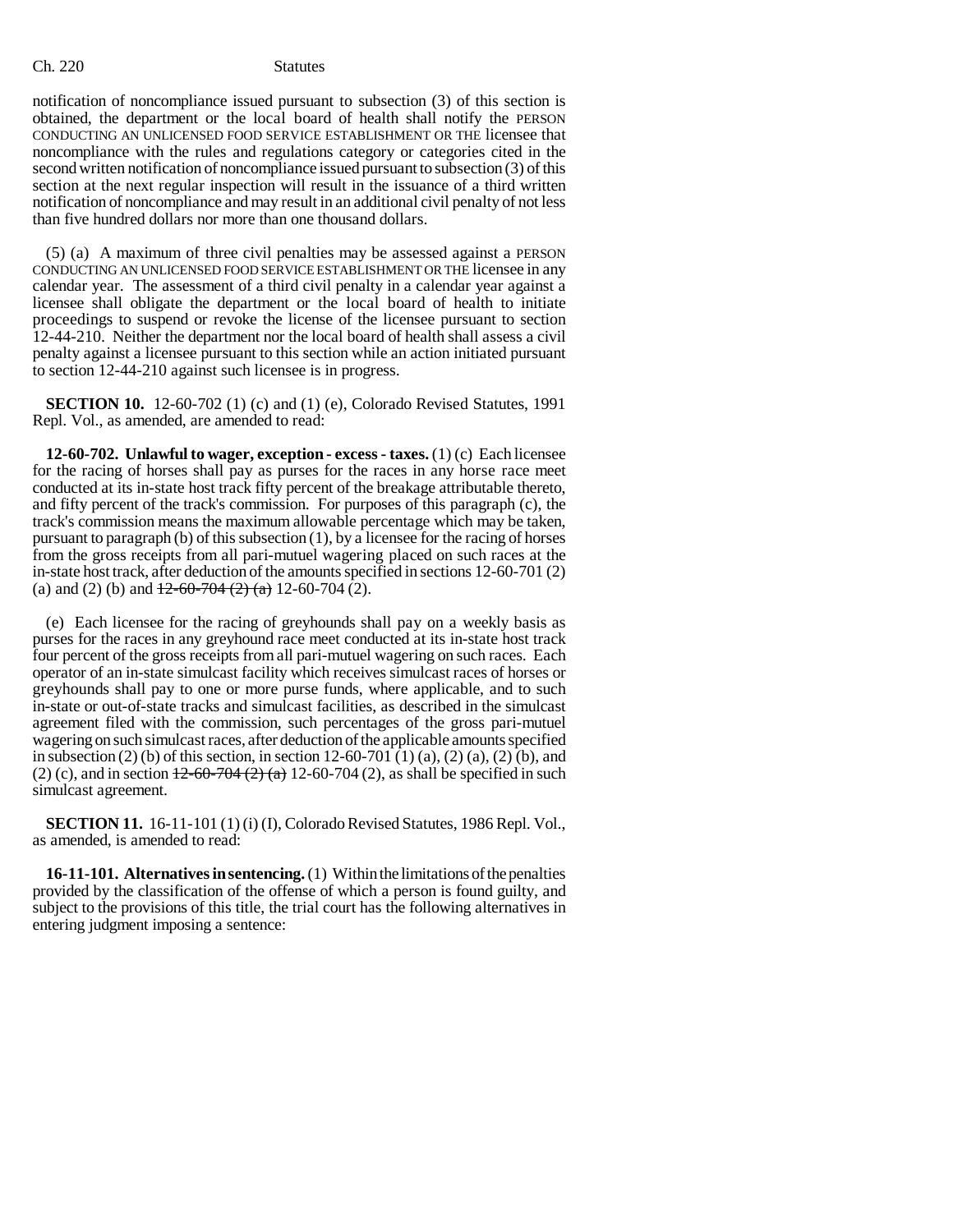(i) (I) If the defendant is eligible pursuant to section  $\frac{19-2-805(2)}{a}$  19-2-805(2), C.R.S., the defendant may be sentenced to the youthful offender system in accordance with section 16-11-311.

**SECTION 12.** 16-11-214 (1), Colorado Revised Statutes, 1986 Repl. Vol., as amended, is amended to read:

**16-11-214. Fund created - adjunct probation services.** (1) There is hereby created in the state treasury the offender services fund to which shall be credited twenty percent of the probation supervision fees collected pursuant to section  $16-11-204 (2) (e) 16-11-204 (2) (a) (V)$  and from which the general assembly shall make annual appropriations for adjunct probation services in the judicial department, including treatment services, contract services, drug and alcohol treatment services, and program development. Any moneys remaining in said fund at the end of any fiscal year shall not revert to the general fund.

**SECTION 13.** 16-11-309 (2) (c), Colorado Revised Statutes, 1986 Repl. Vol., as amended, is amended to read:

**16-11-309. Mandatory sentences for violent crimes.** (2) (c) As used in this section, "at-risk adult" has the same meaning as set forth in section 18-6.5-102 (1), C.R.S., and "at-risk juvenile" has the same meaning as set forth in section 18-6.5-102  $\left( \frac{2}{2} \right)$  18-6.5-102 (1.5), C.R.S.

**SECTION 14.** 16-11-311 (2) (a) (I) and the introductory portion to 16-11-311 (2.1) (a), Colorado Revised Statutes, 1986 Repl. Vol., as amended, are amended to read:

**16-11-311. Sentences - youthful offenders - legislative declaration - powers and duties of district court - authorization for youthful offender system powers and duties of department of corrections - repeal.** (2) (a) (I) A juvenile may be sentenced to the youthful offender system created pursuant to this section under the circumstances set forth in section  $\frac{19-2-805(2)(a)(\text{H})}{(11)}$  19-2-805 (2) (b) (I), C.R.S. In order to sentence a person to the youthful offender system, the court shall first impose upon such person a sentence to the department of corrections in accordance with section 18-1-105, C.R.S. The court shall thereafter suspend such sentence conditioned on completion of a sentence to the youthful offender system, including a period of community supervision. The court shall impose any such sentence to the youthful offender system for a determinate period of not less than two years nor more than six years, with authority granted to the department of corrections to place a youthful offender under a period of community supervision for a period of no less than six months and up to twelve months any time after the date on which the youthful offender has twelve months remaining to complete the determinate sentence. The court is encouraged to have a presentence investigation conducted before sentencing a juvenile pursuant to this section.

(2.1) (a) As originally enacted, this section applied only to offenses committed by juveniles on or after September 13, 1993. For purposes of extending the availability of sentencing options, a juvenile who meets the criteria set forth in section 19-2-805  $(2)$  (a) (H) 19-2-805 (2) (b) (I), C.R.S., may be sentenced to the youthful offender system pursuant to this section, under the following circumstances: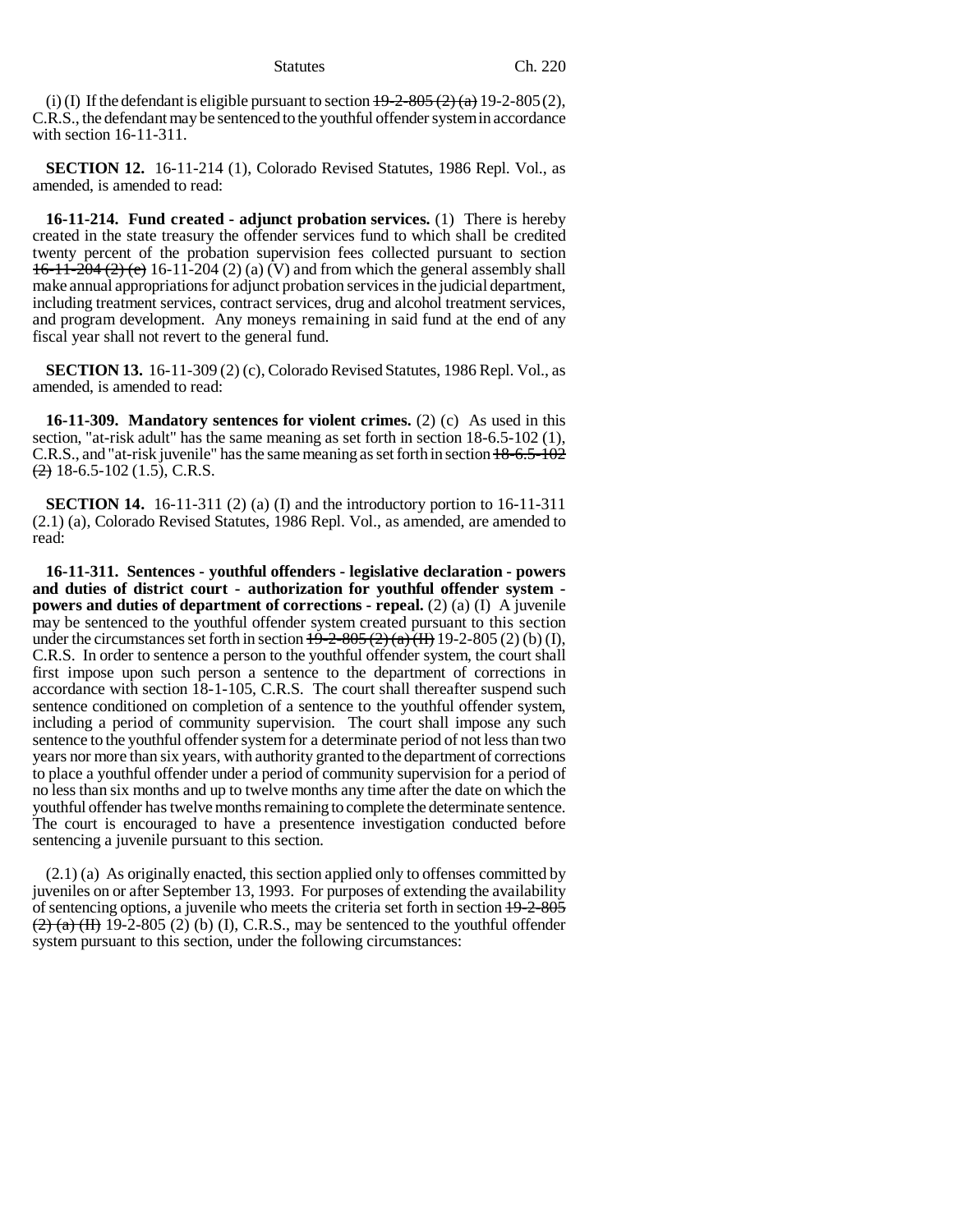**SECTION 15.** 16-13-308 (1) (f), Colorado Revised Statutes, 1986 Repl. Vol., as amended, is amended to read:

**16-13-308. Temporary restraining order - preliminary injunction - when to issue.** (1) (f) Any person with an ownership interest adversely affected by a temporary restraining order issued pursuant to this subsection (1) may file a motion to vacate the temporary restraining order. Such motion shall be filed within ten days of the time said person is served with or otherwise has notice of the temporary restraining order. The motion shall be set for hearing within ten days after its filing. At said hearing, the court shall determine whether the various provisions of the temporary restraining order should remain in effect pending final determination of the action. No part of the temporary restraining order shall be vacated unless the proponent of the motion demonstrates that there is no probable cause to believe that a public nuisance exists or that the public nuisance acts underlying the action occurred, or that the proponent has a reasonable likelihood of prevailing on the merits of an affirmative defense asserted pursuant to section  $16-13-303(5)$  16-13-303(5.2). Any motion to vacate a temporary restraining order shall state specifically the factual and legal grounds upon which it is based, and only those grounds may be considered at the hearing. Until vacated, the temporary restraining order shall remain in full force and effect.

**SECTION 16.** 17-2-103 (11) (b) (II) (B), Colorado Revised Statutes, 1986 Repl. Vol., as amended, is amended to read:

## **17-2-103. Arrest of parolee - revocation proceedings.**

(11) (b) (II) If the board determines that the parolee has violated any condition of parole other than commission of a crime, the board may:

(B) Revoke parole for a period not to exceed one hundred eighty days and request the sheriff of the county in which the hearing is held to transport the parolee to a community corrections facility COMMUNITY CORRECTIONS PROGRAM pursuant to section 17-27-105 (3), a place of confinement within the department of corrections, or any private facility that is under contract to the department of corrections; or

**SECTION 17.** 17-24-122 (1), Colorado Revised Statutes, 1986 Repl. Vol., as amended, is amended to read:

**17-24-122. Agreements for the employment of inmates by private entities.** (1) In addition to the authority granted pursuant to section 17-24-121, The department of corrections, working through the division, is authorized to enter into agreements with private persons or entities for the utilization of inmate labor in the manufacturing, processing, or assembly of components, finished goods, services, or product lines within facilities owned or leased by the department. Such agreements shall be subject to the prior review of the attorney general and the correctional industries advisory committee.

**SECTION 18.** 17-27.1-101 (1), Colorado Revised Statutes, 1986 Repl. Vol., as amended, is amended to read:

# **17-27.1-101. Nongovernmental facilities for offenders - notice requirements.**

(1) Any nongovernmental facility not authorized to provide involuntary residential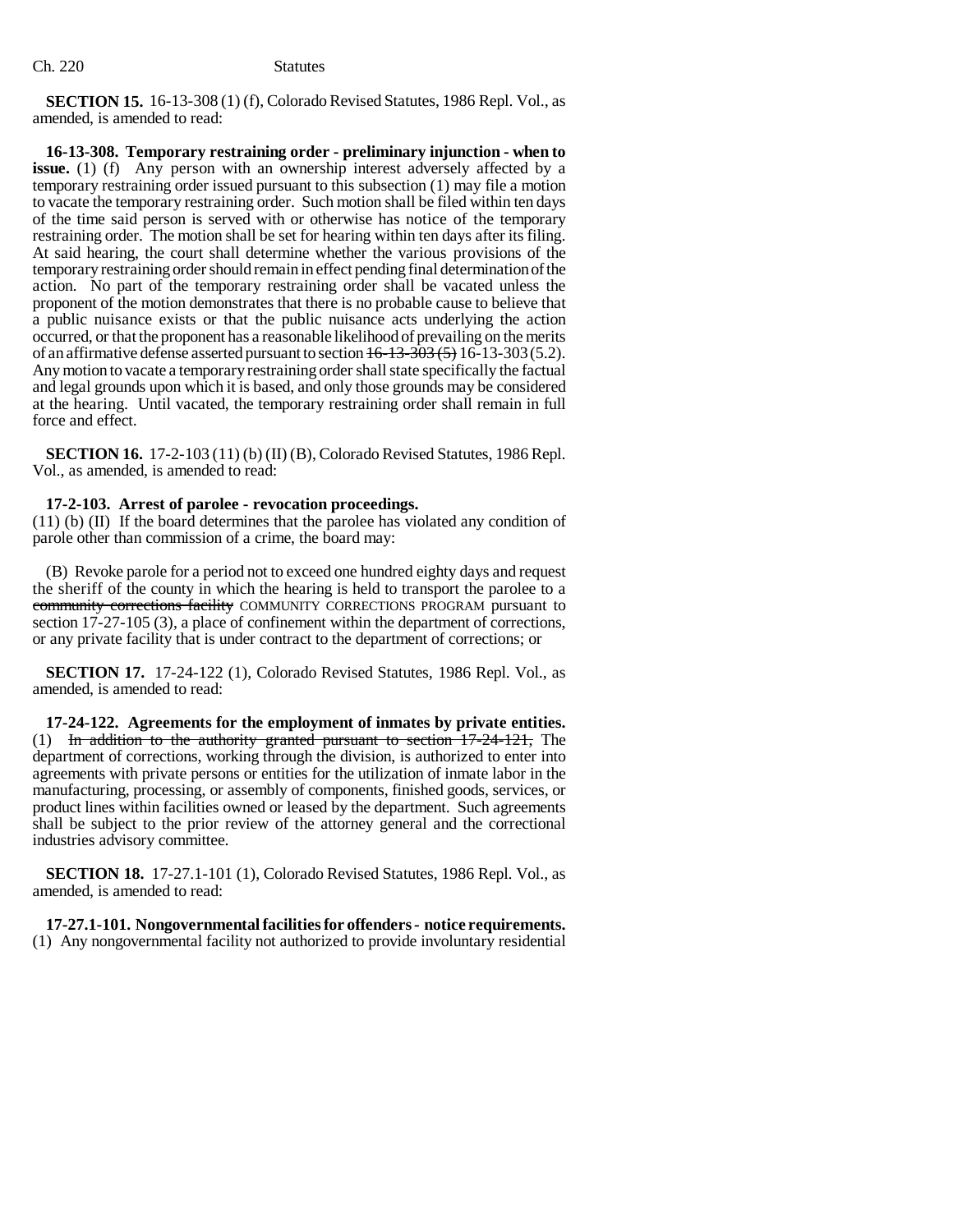treatment pursuant to sections 27-10-105, 27-10-106, 27-10-107, or 27-10.5-110, C.R.S., but nevertheless providing residential treatment for five or more persons, each of whom remains under the jurisdiction of any court, the department of corrections, or the state board of parole or any probation department, parole division, or adult diversion program because of having been charged with or convicted of a felony or a misdemeanor in this state or of a crime anywhere in the United States or another nation which would be a felony or misdemeanor if committed in this state shall give a written notice prior to each admission to any local law enforcement agency for the jurisdiction in which the facility is located or to the local community corrections board, as defined in section 17-27-102 (2). Such notices shall include the full name of the person; the person's date and place of birth; a complete description of the person's arrests, the charges against such person, and such person's convictions; the name and address of any court, the department, the state board of parole, or any probation department, parole division, or adult diversion program involved; and a complete description of the terms and conditions of the placement and any related court order. By written policy the local law enforcement agency may require such person to physically appear at the local law enforcement agency for photographing and fingerprinting. The facility shall immediately report the unauthorized absence of any person placed in such facility to the local law enforcement agency. This section shall apply to any nongovernmental facility whether or not the facility is operating as a community correctional facility COMMUNITY CORRECTIONS PROGRAM pursuant to article 27 of this title. This section shall not apply to any persons placed in a work release program pursuant to the authority of a sheriff.

**SECTION 19.** 17-30-101 (1), Colorado Revised Statutes, 1986 Repl. Vol., as amended, is repealed as follows:

**17-30-101. Interdepartmental cooperation concerning offenders.** (1) The department of corrections, the department of public safety, and the judicial department are hereby directed to prepare a joint implementation report concerning community-based corrections including probation, parole, and community corrections upon the subjects outlined in subsection (2) of this section. Such report shall be presented to the criminal justice commission created pursuant to article 1.5 of title 18, C.R.S., no later than November 1, 1990. Such report shall be presented to the governor and the general assembly no later than January 1, 1991. The criminal justice commission shall review the report prior to January 1, 1991, and shall report its comments thereon to the governor and the general assembly on or before January 1, 1991.

**SECTION 20.** 17-30.5-101 (2), Colorado Revised Statutes, 1986 Repl. Vol., as amended, is repealed as follows:

**17-30.5-101. Interdepartmental agreements to consolidate parole and probation offices - report to general assembly.** (2) On or before January 1, 1995, the judicial department and the department of corrections shall jointly submit a written report to the criminal justice commission and the joint budget committee which evaluates the effectiveness of interdepartmental agreements entered into pursuant to subsection (1) of this section and makes any recommendations concerning the alleviation of problems with such consolidation of functions and any other recommendations which the departments wish to make known to the criminal justice commission and the joint budget committee. The criminal justice commission and the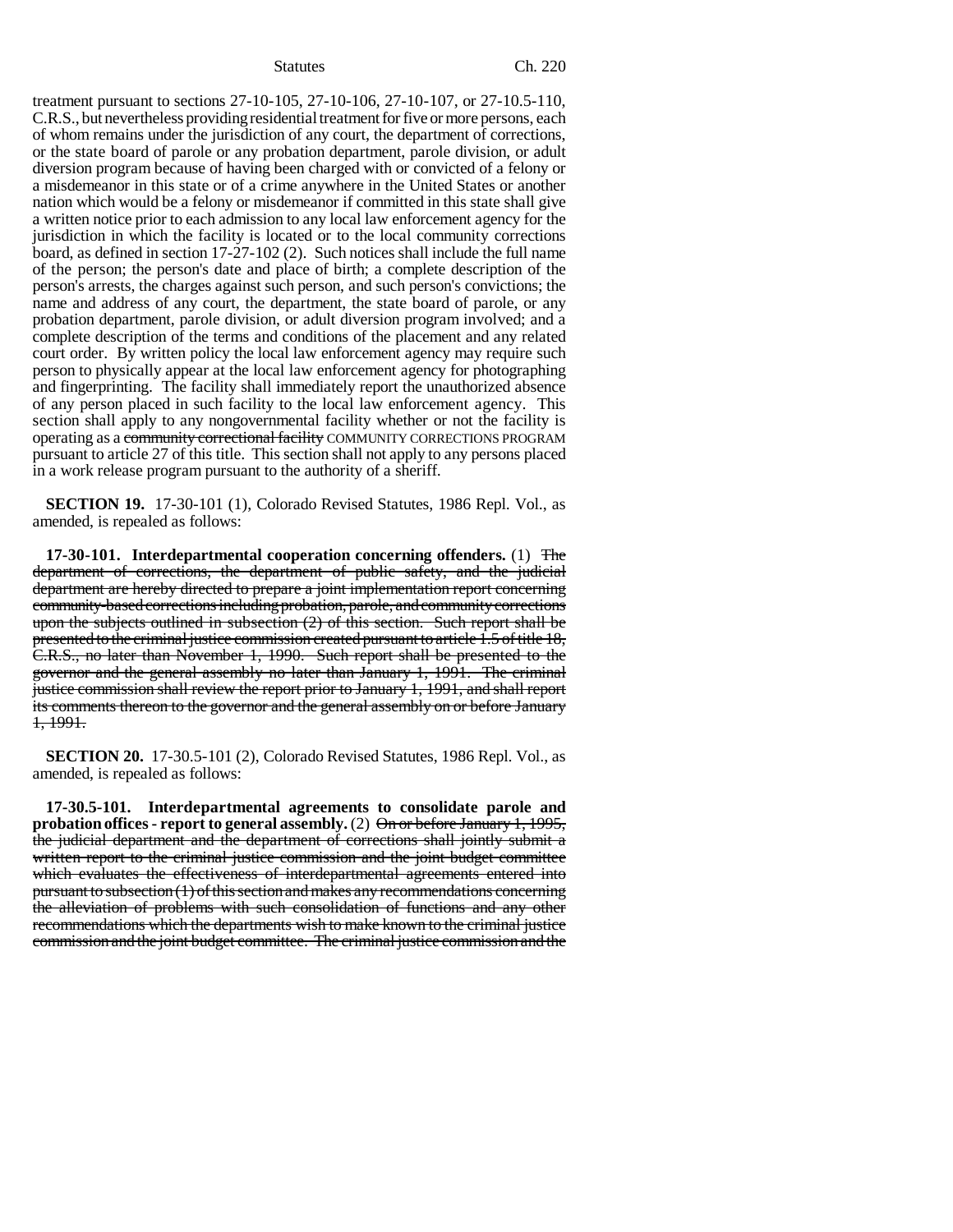joint budget committee may thereafter make any recommendations to the general assembly which such bodies deem appropriate.

**SECTION 21.** 19-2-705.6 (2) (c) (I) (B) and (2) (c) (II) (B), Colorado Revised Statutes, 1986 Repl. Vol., as amended, are amended to read:

**19-2-705.6. Intensive family preservation program - adjudicated juveniles - legislative declaration - pilot program - financing for program - cash fund created - report - repeal.**  $(2)(c)$  The juvenile may be placed in the pilot program, as follows:

(I) (B) As a part of the social study and report prepared in accordance with section 19-1-107, a juvenile probation officer shall determine whether an adjudicated juvenile who may be sentenced pursuant to section 19-2-703, including any juvenile who may be sentenced pursuant to section  $\frac{19-2-805(2)(a)(III)}{2}$  19-2-805 (2) (c), can benefit from participation in an intensive family preservation pilot program as a condition of probation. If the juvenile probation officer determines that the interests of the adjudicated juvenile and the community are best served by the juvenile's participation in the program, the juvenile probation officer shall make that recommendation to the court.

(II) (B) As a part of the social study and report prepared in accordance with section 19-1-107, the county department of social services shall determine whether an adjudicated juvenile who may be sentenced pursuant to section 19-2-703, including any juvenile sentenced pursuant to section  $\frac{19-2-805(2)(a)(\text{HH})}{2}$  19-2-805 (2) (c), who might otherwise be placed in the legal custody of the county department of social services, can benefit from participation in an intensive family preservation pilot program under the supervision of the county department. If the county department determines that the interests of the adjudicated juvenile and the community are best served by the juvenile's participation in the program, the county department shall make that recommendation to the court.

**SECTION 22.** The introductory portion to 19-2-1602 (1), Colorado Revised Statutes, 1986 Repl. Vol., as amended, is amended to read:

**19-2-1602. Development of criteria for placement of juvenile offenders.** (1) The executive director of the department of human services and the state court administrator of the judicial department, or any designees of such persons, in consultation with the division of criminal justice of the department of public safety, the office of state planning and budgeting, the Colorado district attorneys council, law enforcement representatives, AND representatives of local and county governments, and the criminal justice commission and any subcommittee of such commission relating to juvenile issues, shall form a working group which shall carry out the following duties:

**SECTION 23.** 22-20-104 (7) (a), Colorado Revised Statutes, 1988 Repl. Vol., is amended to read:

**22-20-104. Administration.** (7) (a) In order to implement the provisions of sections 22-20-102.5 AND 22-20-104.5, and  $22-20-105.5$ , the state board and the department of education may, at their discretion, provide for such personnel as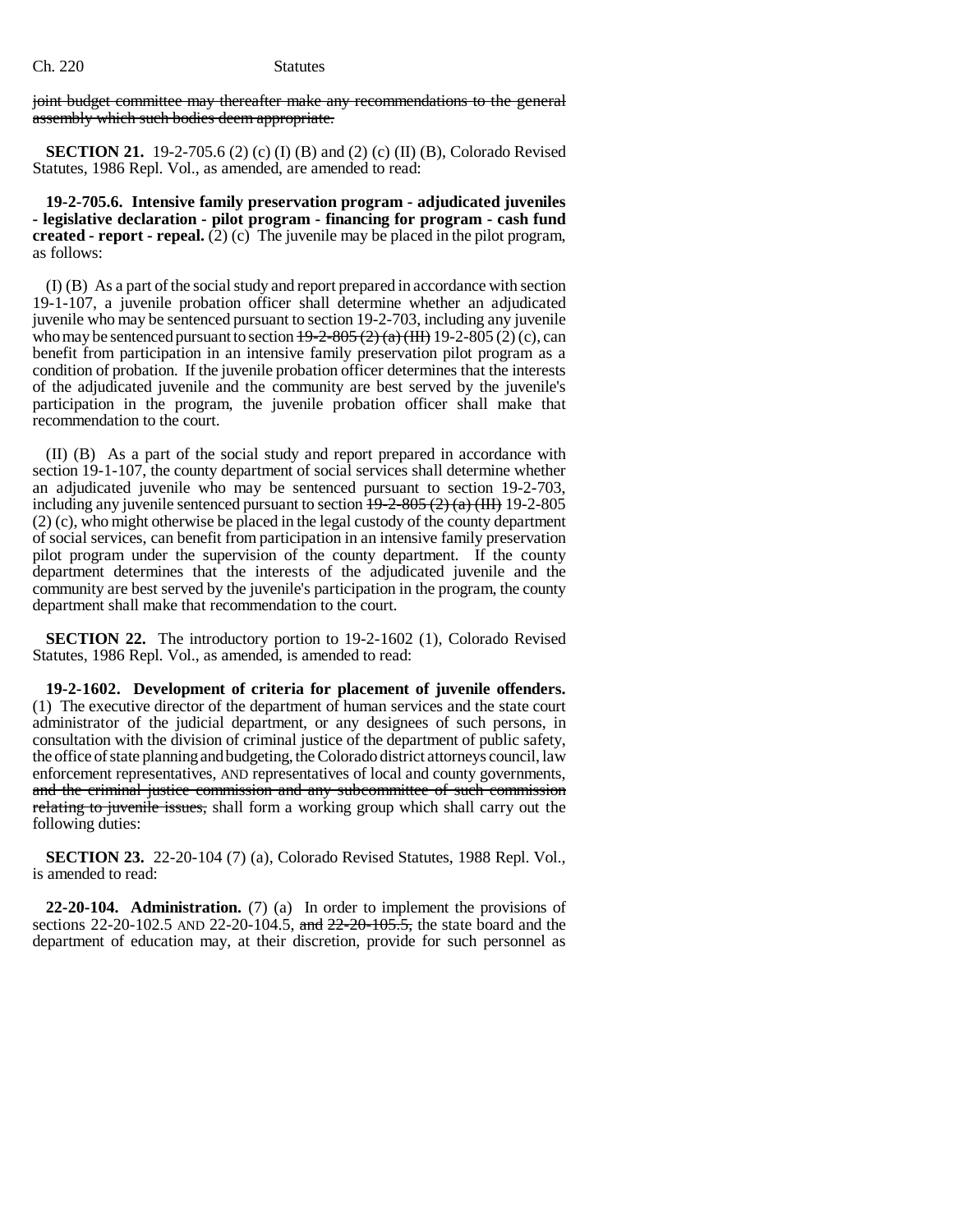deemed necessary for such purposes.

**SECTION 24.** 22-27-102 (2) (c), Colorado Revised Statutes, 1988 Repl. Vol., is amended to read:

**22-27-102. Definitions.** As used in this article, unless the context otherwise requires:

(2) "Certified educational clinic", "educational clinic", or "clinic" means a private educational institution operated on a profit or nonprofit basis which is certified by the commissioner of education, and does the following:

(c) Conducts courses of instruction taught and administered by professionally trained personnel, certified pursuant to the "Teacher Certification Act of 1975", article 60 of this title. For purposes of certification pursuant to said act and for purposes of acquiring tenure PERMANENT EMPLOYMENT pursuant to the "Teacher Employment, Dismissal, and Tenure Act of 1967 EMPLOYMENT, COMPENSATION, AND DISMISSAL ACT OF 1990", article 63 of this title, one year's teaching experience in an educational clinic shall be deemed to be the equivalent of one year's teaching experience in public school.

**SECTION 25.** 22-27-108, Colorado Revised Statutes, 1988 Repl. Vol., is amended to read:

**22-27-108. Authority for counties to contract with educational clinics.** A county, as part of its job alternative program, authorized pursuant to part 3 of article 17 of title 30, C.R.S., its job diversion program, authorized pursuant to part 2 of article 17 of title 30, C.R.S., or any other welfare diversion program, may contract with a private educational clinic for the provision of services pursuant to this article.

**SECTION 26.** 22-31-129 (1) (g), Colorado Revised Statutes, 1988 Repl. Vol., as amended, is amended to read:

**22-31-129. Vacancies.** (1) A school director office shall be deemed to be vacant upon the occurrence of any one of the following events prior to the expiration of the term of office:

(g) If a court of competent jurisdiction determines that the person duly elected or appointed is insane or otherwise mentally incompetent, but only after the right to appeal has been waived or otherwise exhausted, and a court enters, pursuant to part 3 or part 4 of article 14 of title 15 or section 26-3-104 (4), 27-10-109 (4) or 27-10-125, C.R.S., an order specifically finding that the insanity or mental incompetency is of such a degree that the person is incapable of serving as a school director;

**SECTION 27.** 22-32-115 (2) (b) (II), Colorado Revised Statutes, 1988 Repl. Vol., as amended, is amended to read:

**22-32-115. Tuition for resident school-age children.** (2) (b) (II) A board of education of a school district shall permit an elementary school-age child to attend an elementary school operated by such school district if the provisions of section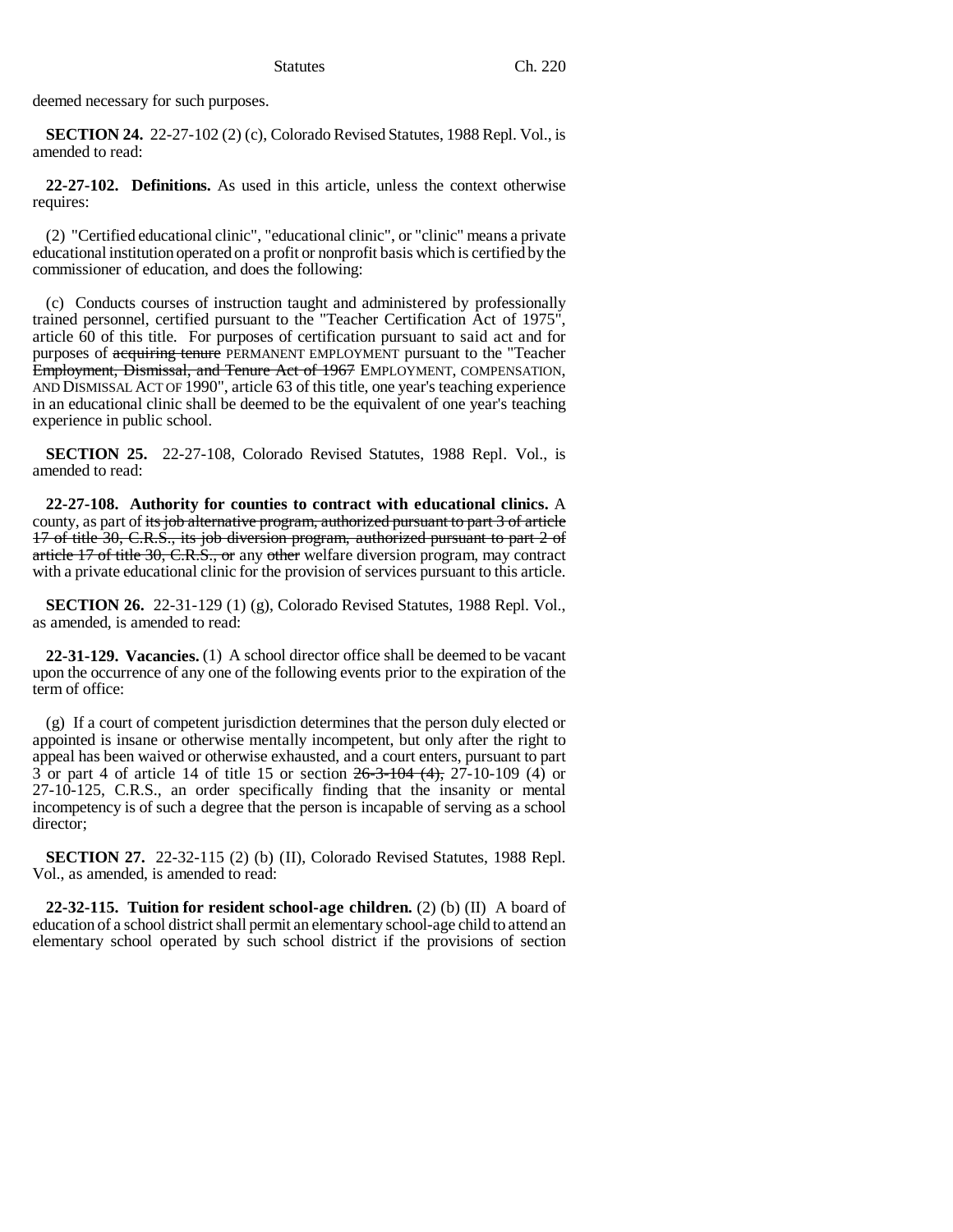$22-32-116(3)$  22-32-116 (2) are applicable.

**SECTION 28.** 22-43.5-102 (1) (c), Colorado Revised Statutes, 1988 Repl. Vol., as amended, is amended to read:

**22-43.5-102. Capital improvement zones - criteria.** (1) A school district capital improvement zone may be created in a school district pursuant to this article in order to contract bonded indebtedness for the purposes described in section 22-42-102 (2) provided all of the following criteria exist:

(c) The pupil enrollment or funded pupil count, whichever is applicable, of the district has increased at the rate specified in section 22-53-116; BY THREE PERCENT OF THE DISTRICT'S PUPIL ENROLLMENT TAKEN IN OCTOBER OF THE THEN CURRENT BUDGET YEAR OR THREE HUNDRED FIFTY PUPILS;

**SECTION 29.** 22-45-103 (1) (d) (I), Colorado Revised Statutes, 1988 Repl. Vol., is amended to read:

**22-45-103. Funds.** (1) The following funds are created for each school district for purposes specified in this article:

(d) **Special building fund.** (I) The revenues from a tax levy for the purpose of construction of schools shall be recorded in the special building fund to remain in the custody of the treasurer of any district which has elected under law to withdraw its funds from the custody of the county treasurer or, in any other case, to the treasurer of the county in which the district is located and may be invested or deposited by such district or county treasurer pursuant to the provisions of sections  $24-75-601$  to 24-75-601.1, 24-75-602, AND 24-75-603, C.R.S. Expenditures from the fund shall be limited to acquisition of land and construction of structures thereon.

**SECTION 30.** 22-64-105 (2), Colorado Revised Statutes, 1988 Repl. Vol., is amended to read:

**22-64-105. Board of education may establish.** (2) Any such system may, by appropriate provisions, provide for the pickup of employee contributions based upon compensation paid to employees, and the contributions so picked up shall be treated as employer contributions pursuant to section 414 (h) (2) of the "Internal Revenue Code of 1954" "INTERNAL REVENUE CODE OF 1986", as amended, in determining tax treatment under such code. Employee contributions so picked up shall be treated for all purposes of this article, other than federal tax, in the same manner as employee contributions made prior to the date picked up.

**SECTION 31.** 22-82-103 (5), Colorado Revised Statutes, 1988 Repl. Vol., as amended, is amended to read:

**22-82-103. Public school medical assistance pilot program - rules and regulations - report.** (5) The department, the districts, and the department of social services DEPARTMENT OF HUMAN SERVICES are granted authority to enter into agreements among themselves for the purpose of implementing the pilot program.

**SECTION 32.** The introductory portion to 23-70-102 (1), Colorado Revised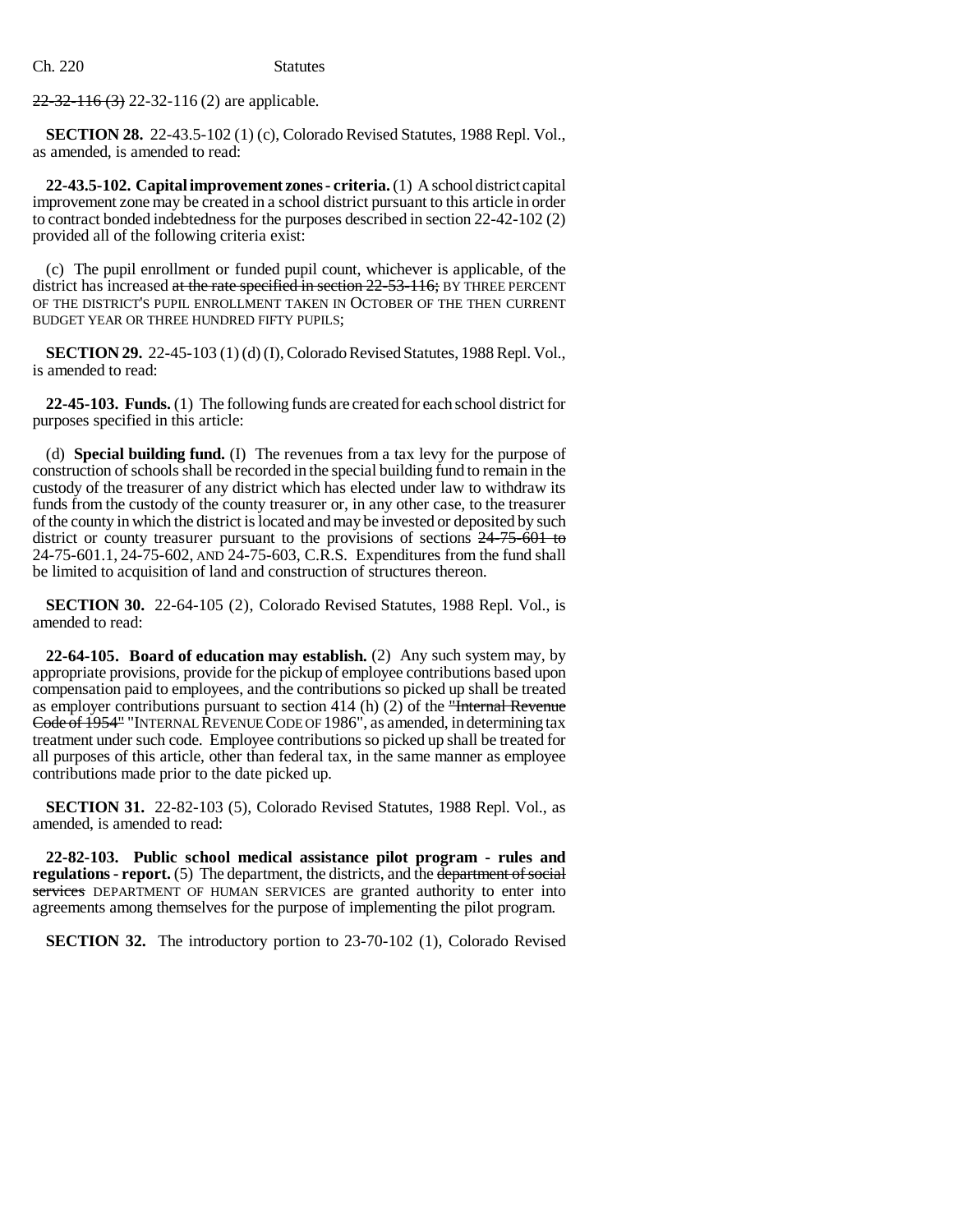Statutes, 1988 Repl. Vol., as amended, is amended to read:

**23-70-102. Auraria board - membership - terms - oaths - voting - repeal.** (1) Effective July 1, 1989, there is hereby created a new board of directors of the Auraria higher education center, referred to in this article as the "Auraria board", which shall consist of nine members and two ex officio nonvoting members. The voting members of the Auraria board shall be chosen in the following manner:

**SECTION 33.** 23-72-118 (3), Colorado Revised Statutes, 1988 Repl. Vol., is amended to read:

**23-72-118. Vacancies.** (3) If the vacancy occurs more than ninety days prior to the next regular biennial affiliated junior college election and the unexpired term is for more than two years, an appointee to the board shall serve until the next regular biennial affiliated junior college election and until his successor for the remainder of the term is elected and has qualified. If the vacancy occurs within the ninety-day period prior to a regular biennial affiliated junior college election and the unexpired term is for more than two years, an appointee to the board shall serve until the next succeeding regular biennial affiliated junior college election at which a candidate for the board may lawfully be nominated in the same manner as required for other independent candidates by section  $1-4-801$  1-4-802, C.R.S., and until his successor has been elected and has qualified. Except as otherwise provided in this subsection (3), an appointee to an office of the board shall serve the remainder of the unexpired term.

**SECTION 34.** 24-1-114 (1), Colorado Revised Statutes, 1988 Repl. Vol., is amended to read:

**24-1-114. Department of higher education - creation.** (1) There is hereby created a department of higher education, the head of which shall be the executive director of the Colorado commission on higher education, who shall be appointed by the commission GOVERNOR and whose powers and duties are as specified in this section.

**SECTION 35.** 24-2-102 (4), Colorado Revised Statutes, 1988 Repl. Vol., as amended, is amended to read:

**24-2-102. Appointment of officers, assistants, and employees.** (4) If, during any fiscal period, there are not sufficient revenues available for expenditure during such period to carry on the functions of the state government and to support its agencies and institutions and such fact is made to appear to the governor, in the exercise of his discretion, by executive order, he may suspend or discontinue, in whole or in part, the functions or services of any department, board, bureau, or agency of the state government; except that the authority of the governor to restrict the expenditure of moneys appropriated from the capital construction fund shall be determined by the provisions of section 24-75-201.5. Such discontinuance or suspension shall become effective upon the first day of the calendar month following the entry of such executive order and shall continue for such period of time, not to exceed three months, as shall be determined by such executive order. If, during any such period of time, it again appears to the governor that such deficiency of revenues still persists, from time to time, he may extend the operation of such executive order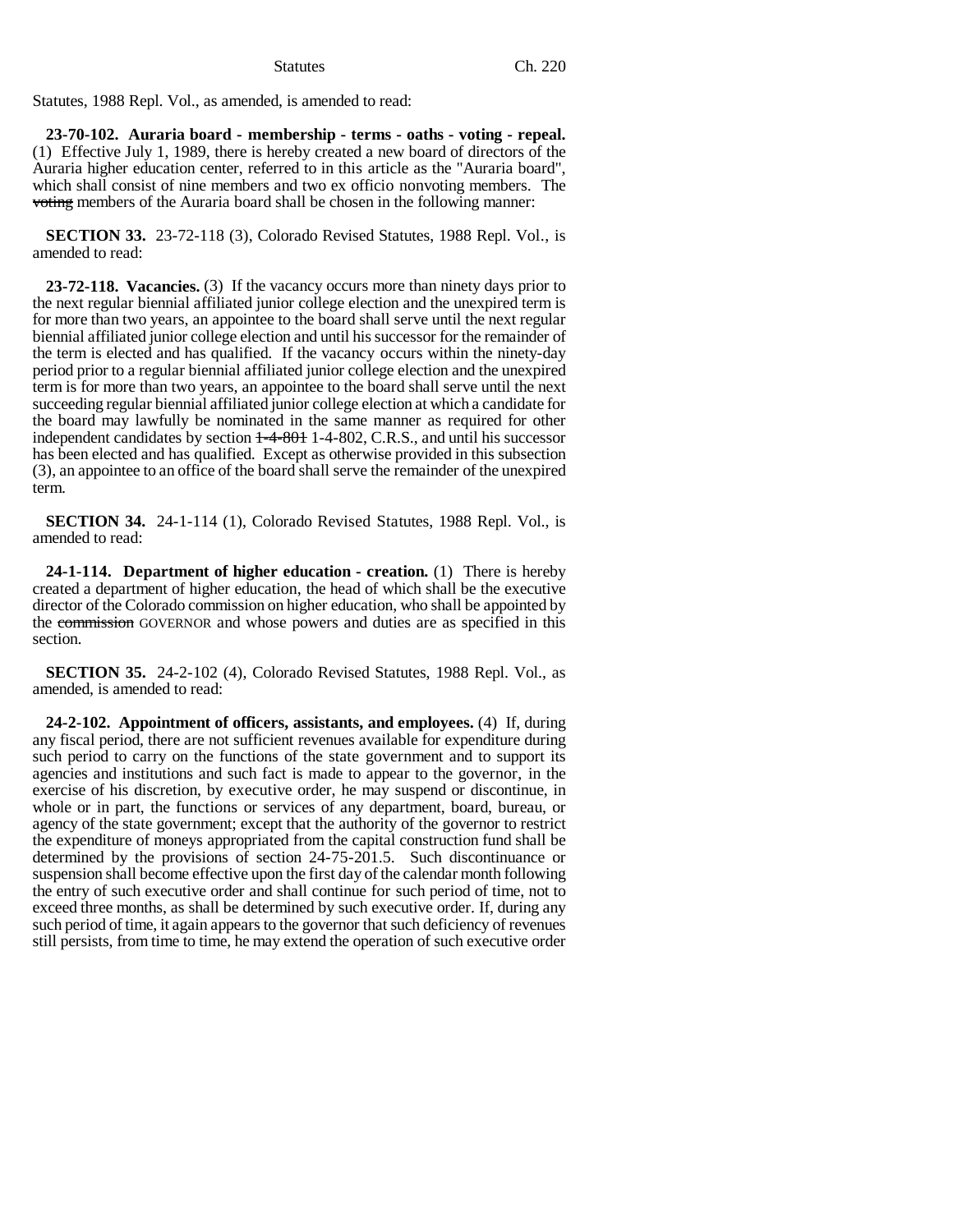for a like period of time not to exceed three months; but the state shall not be liable for the payment of any claim for salaries or expenses purporting to have accrued against any such department, board, bureau, or agency during any such period of suspension, and the controller shall not issue nor may the state treasurer honor any warrant therefor. Elective officers shall not be subject to the provisions of this article, parts 2 and  $\pm$  11 of article 30, and articles 31, 35, 36, and 101 to 111 of this title.

**SECTION 36.** 24-4.2-105 (4.7), Colorado Revised Statutes, 1988 Repl. Vol., as amended, is amended to read:

**24-4.2-105. Allocation of moneys from fund - application for grants disbursements.** (4.7) A requesting agency or person shall acknowledge in writing that such agency or person has read and understands the rights afforded to crime victims pursuant to section 24-4.1-302.5 and the services delineated pursuant to sections 24-4.1-303 and 23-4.1-304 24-4.1-304. Such written acknowledgment shall be attached to such requesting agency's or person's application for moneys pursuant to this section. The board shall not accept for evaluation any application for a grant of moneys pursuant to this section until the requesting agency or person provides the board with such written acknowledgment.

**SECTION 37.** 24-5-101, Colorado Revised Statutes, 1988 Repl. Vol., as amended, is amended to read:

**24-5-101. Effect of criminal conviction on employment rights.** Except as otherwise provided by section 4 of article XII of the state constitution, and except for the certification and revocation of certification of peace officers as provided in section  $24-31-304$  24-31-305, the fact that a person has been convicted of a felony or other offense involving moral turpitude shall not, in and of itself, prevent him from applying for and obtaining public employment or from applying for and receiving a license, certification, permit, or registration required by the laws of this state to follow any business, occupation, or profession. Whenever any state or local agency is required to make a finding that an applicant for a license, certification, permit, or registration is a person of good moral character as a condition to the issuance thereof, the fact that such applicant has, at some time prior thereto, been convicted of a felony or other offense involving moral turpitude, and pertinent circumstances connected with such conviction, shall be given consideration in determining whether, in fact, the applicant is a person of good moral character at the time of the application. The intent of this section is to expand employment opportunities for persons who, notwithstanding that fact of conviction of an offense, have been rehabilitated and are ready to accept the responsibilities of a law-abiding and productive member of society.

**SECTION 38.** 24-30-1104 (2) (d) (III) (A), Colorado Revised Statutes, 1988 Repl. Vol., as amended, is amended to read:

**24-30-1104. Functions of the division.** (2) In addition to the county-specific functions of the division set forth in subsection (1) of this section, the division shall take such steps as are necessary to fully implement a central state motor vehicle fleet system by January 1, 1993. The division shall perform the following functions pertaining to the motor vehicle fleet system throughout the state for the executive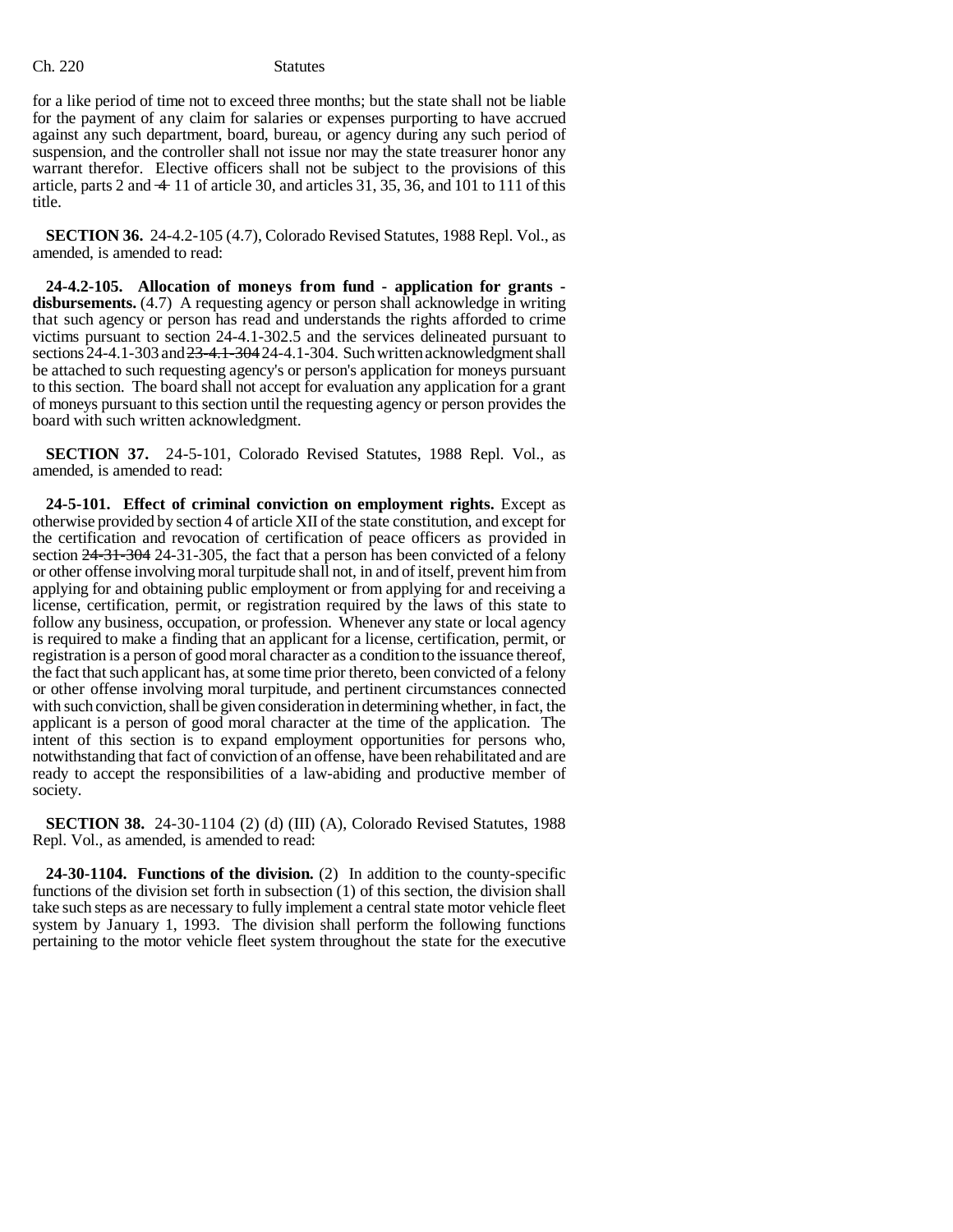branch of the state of Colorado, its departments, institutions, and agencies, under the direction of the executive director of the department of administration:

(d) (III) (A) The division shall conduct an analysis of all state-owned motor vehicles as defined in subsection  $(6)$  of this section 24-30-1102 (6) to determine the appropriate number of vehicles that should be owned by the state motor fleet and state agencies as of January 1, 1993. The division of central services shall make a recommendation to the office of state planning and budgeting and the joint budget committee by December 1, 1992, concerning the appropriate fleet size for each state agency.

**SECTION 39.** The introductory portion to 24-34-505.6 (6), Colorado Revised Statutes, 1988 Repl. Vol., as amended, is amended to read:

**24-34-505.6. Enforcement by private persons - repeal.** (6) In addition to the relief which may be granted in accordance with sections SECTION 24-34-508, and  $24-34-510$ , the following relief is available:

**SECTION 40.** 24-51-101 (21) and (30), Colorado Revised Statutes, 1988 Repl. Vol., are amended to read:

**24-51-101. Definitions.** As used in this article, unless the context otherwise requires:

(21) "Employer contribution" means the money paid by an employer to the association pursuant to the provisions of section  $24-51-401$  (1) 24-51-401 (1.7) for all member salaries paid and other required employer contributions made pursuant to the provisions of section 24-51-402.

(30) "Member contribution" means the money paid to the association which equals a percentage of the member's salary as determined pursuant to the provisions of section 24-51-401 (1) 24-51-401 (1.7).

**SECTION 41.** 24-51-311, Colorado Revised Statutes, 1988 Repl. Vol., is amended to read:

**24-51-311. Continuation of membership.** Notwithstanding the provisions of section 24-51-310, employees of a public hospital which is sold, leased, or otherwise transferred to a nonprofit corporation organized pursuant to the laws of this state for the purpose of conducting a hospital may continue membership in the association if such transfer agreement provides for continuance of membership and if the new employer agrees to submit to the association the appropriate amount of employer and member contributions which would be due from an employer affiliated with the association and from a member pursuant to the provisions of section  $24-51-401$  (1) 24-51-401 (1.7).

**SECTION 42.** 24-51-501 (1), Colorado Revised Statutes, 1988 Repl. Vol., is amended to read:

**24-51-501. Earned service credit.** (1) Service credit is earned for periods of employment with an employer during which salary is received by such employee and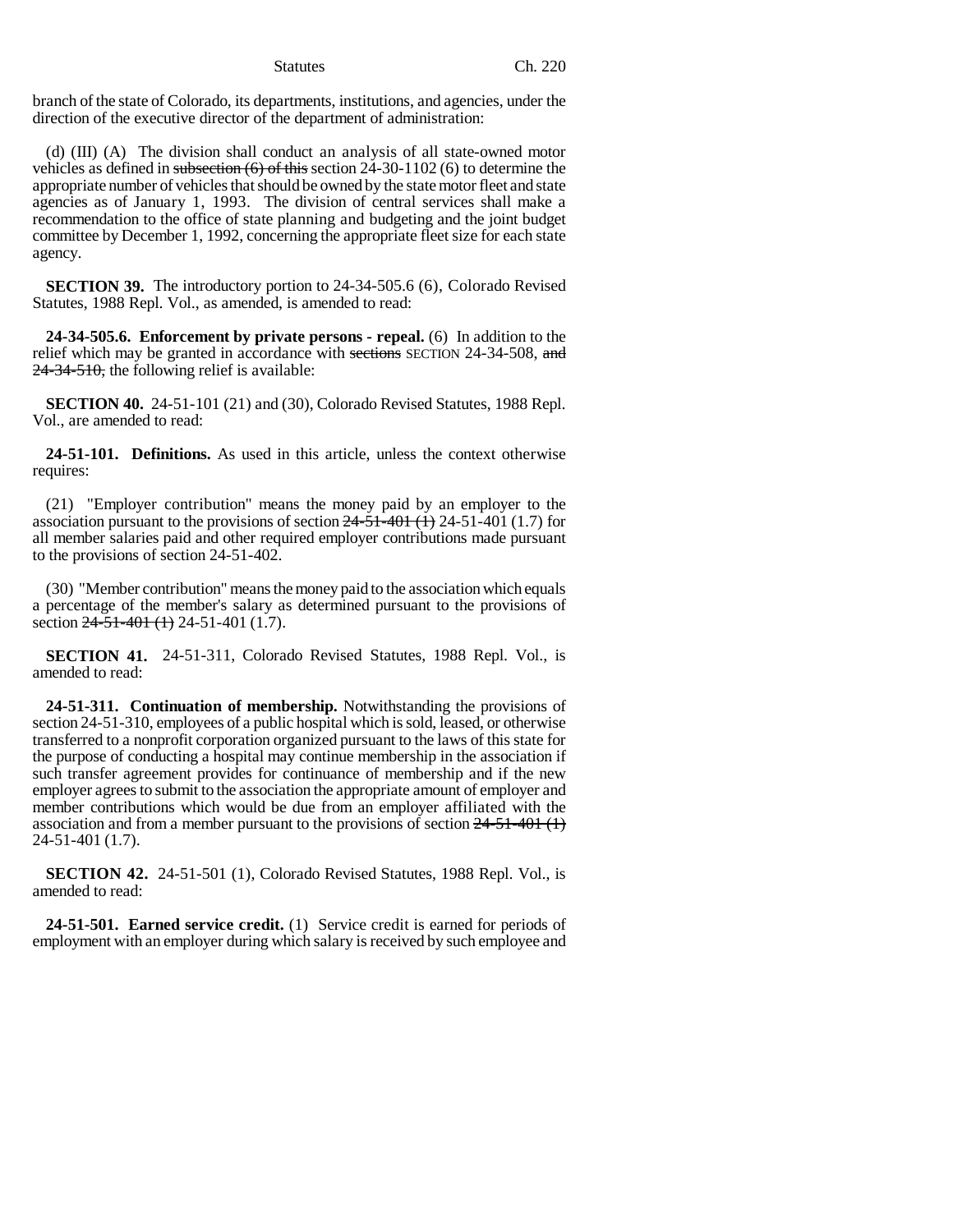contributions are made to the association pursuant to the provisions of section  $24-51-401(1)$  24-51-401 (1.7).

**SECTION 43.** 25.5-1-108 (4), Colorado Revised Statutes, 1989 Repl. Vol., as amended, is amended to read:

**25.5-1-108. Executive director - rules.** (4) Notwithstanding any other provision of law that specifies a date by which rules are to be adopted by the medical services board created in part 3 of this title ARTICLE, until the members of the initial medical services board have been appointed, the executive director shall not adopt any rules or regulations other than temporary or emergency rules adopted in accordance with the provisions of section 24-4-103 (6), C.R.S.

**SECTION 44.** 29-4-504 (5), Colorado Revised Statutes, 1986 Repl. Vol., is amended to read:

**29-4-504. Appointment of commissioners.** (5) An authority may employ a secretary who shall be executive director, technical experts, and such other officers, agents, and employees, permanent and temporary, as it may require, and shall determine their qualifications, duties, and compensation. An authority may call upon the corporation counsel or chief law officer of the city COUNTY ATTORNEY for such legal services as it may require, or it may employ its own counsel and legal staff. An authority may delegate to one or more of its agents or employees such powers or duties as it may deem proper.

**SECTION 45.** 30-1-102 (3), Colorado Revised Statutes, 1986 Repl. Vol., as amended, is amended to read:

**30-1-102. Fees of county treasurer.** (3) In addition to any other fees to which the county treasurer is entitled and notwithstanding the provisions of subsection (2) of this section, the county treasurer may charge an administrative fee of five dollars when the payment of any real property tax statement, exclusive of any license fees collected pursuant to sections 35-40-104, 35-40-205, and 35-57.5-113 35-57.5-116, C.R.S., is less than ten dollars. The fee shall be credited to the county general fund, pursuant to section 30-25-105, to cover the cost of processing such tax statement.

**SECTION 46.** 30-10-501.5 (1) (c), Colorado Revised Statutes, 1986 Repl. Vol., as amended, is amended to read:

**30-10-501.5. Qualifications - training.** (1) No person shall be eligible for nomination, election, or appointment to the office of sheriff unless such person:

(c) Has had a complete set of fingerprints taken by a qualified law enforcement agency and submitted a receipt evidencing such fingerprinting at the time of filing his written acceptance pursuant to section 1-4-601 (3),  $\overline{1-4-603(4)}$ ,  $\overline{1-4-801(1)}$  1-4-906, or  $\frac{1-4-903(5)}{1-4-1002}$ , C.R.S., or a candidate filing an affidavit of intent pursuant to section  $\frac{1-4-100+1-1101}{1-4-1101}$ , C.R.S. Such law enforcement agency shall forward said fingerprints to the Colorado bureau of investigation. The bureau shall utilize such fingerprints, its files and records, and those of the federal bureau of investigation for the purpose of determining whether the person has ever been convicted of or pleaded guilty or entered a plea of nolo contendere to any felony charge under federal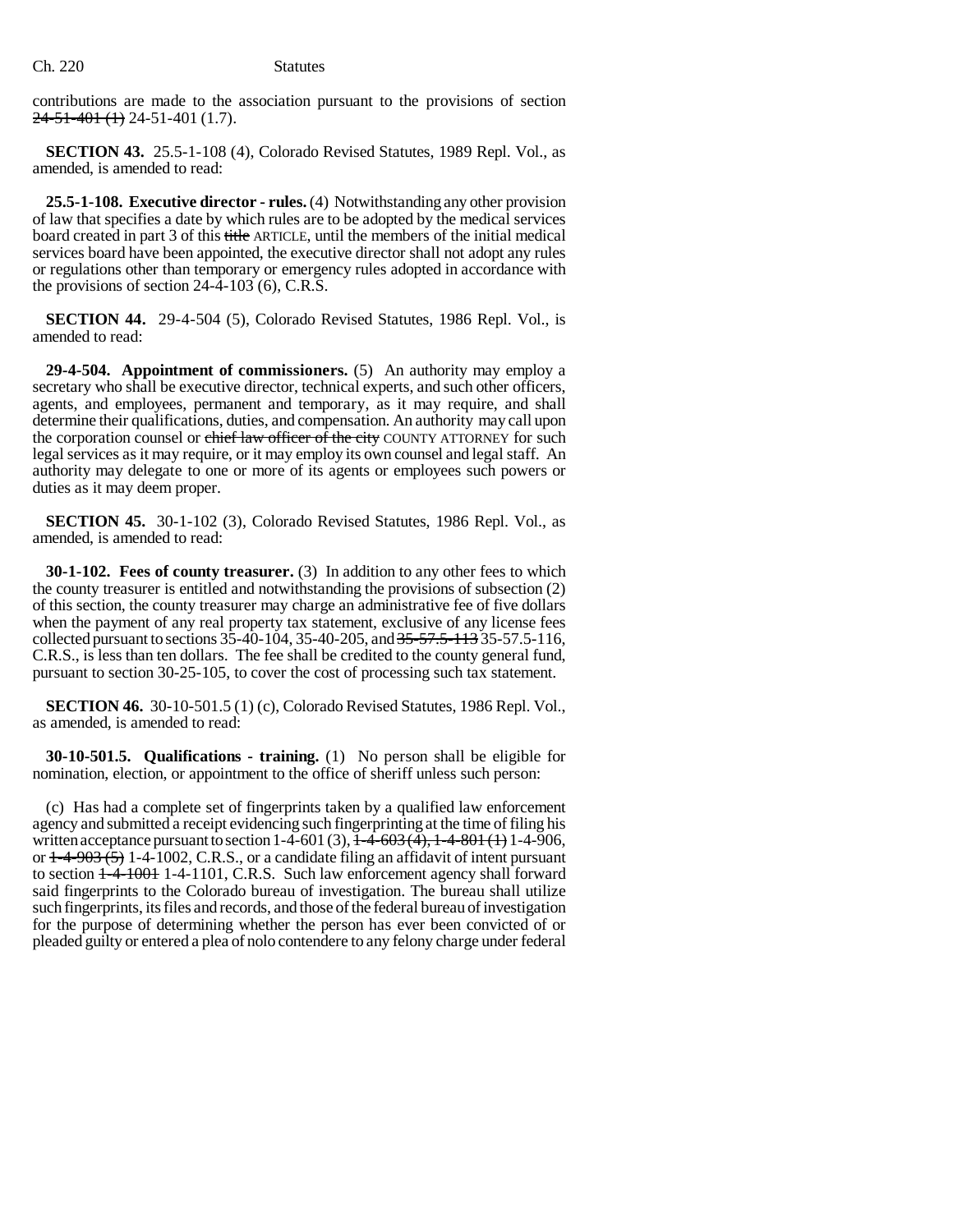or state laws. The Colorado bureau of investigation shall notify the county clerk and recorder of the county wherein the person is a candidate of the results of the fingerprint analysis. In the event a conviction or plea is disclosed, such person shall be deemed unqualified for the office of sheriff, unless pardoned. The results of such fingerprint analysis shall be confidential; except that the county clerk and recorder may divulge whether such person is qualified or unqualified for the office of sheriff.

**SECTION 47.** 32-7-109 (4), Colorado Revised Statutes, as amended, is amended to read:

**32-7-109. Election for formation, selection of services, and initial board of directors.** (4) The election commission shall survey the returns as provided in article 10 of title 1, C.R.S., and shall certify the results to the court as provided in section 1-10-203, C.R.S. If a majority of the registered electors voting thereon vote "for" formation, the court shall declare, by order entered of record, that the service authority is formed in the corporate name designated in the petition or resolution and shall designate those services, if any, which were authorized by a majority of the registered electors voting thereon in each county at said election. Upon the filing with the court of the oath of office of members elected to the board, the court, by order entered of record, shall declare the members of the board elected and qualified and shall order the election committee to issue certificates of election pursuant to section 1-10-202 1-11-105, C.R.S., and the formation shall be complete. At that time the election committee shall be dissolved. The board shall be charged with administering those approved services in accordance with this article.

**SECTION 48.** 32-8-103 (3), Colorado Revised Statutes, as amended, is amended to read:

**32-8-103. Commission - election - compensation.** (3) On the first Tuesday after the first Monday in November, 1964, at the general state election, and every two years thereafter, an election shall be held in the district to elect three commissioners from division number 1 and two commissioners from division number 2 to serve for two years and until the election and qualification of their successors. Nominations for commissioners at the elections shall be made by petition, pursuant to the provisions of section 1-4-802, C.R.S., and part 9 of article 4 of title 1, C.R.S., as nonpartisan independent candidates, and the petition shall not be circulated until the date specified for circulation in section 1-4-802 (1) (d), C.R.S. The petition shall be signed by eligible electors residing in the division of the district who have paid a tax on real estate in the district in the year preceding the year in which any election is held in a number equal to at least one-half of one percent of the total votes cast for the commissioner who received the most votes at the last preceding election in that division of the district. The election shall be conducted in accordance with articles 1 to 13 of title 1, C.R.S. An eligible elector shall be a taxpaying elector as defined in section 1-1-104 (49), C.R.S. The election held pursuant to this section shall be a coordinated election as specified in section  $1-1-116$  1-7-116, C.R.S.

**SECTION 49.** 32-9-111 (3), Colorado Revised Statutes, as amended, is amended to read:

**32-9-111. Election of directors - dates - terms.** (3) The regular district election shall be held jointly with the state general election in every even-numbered year as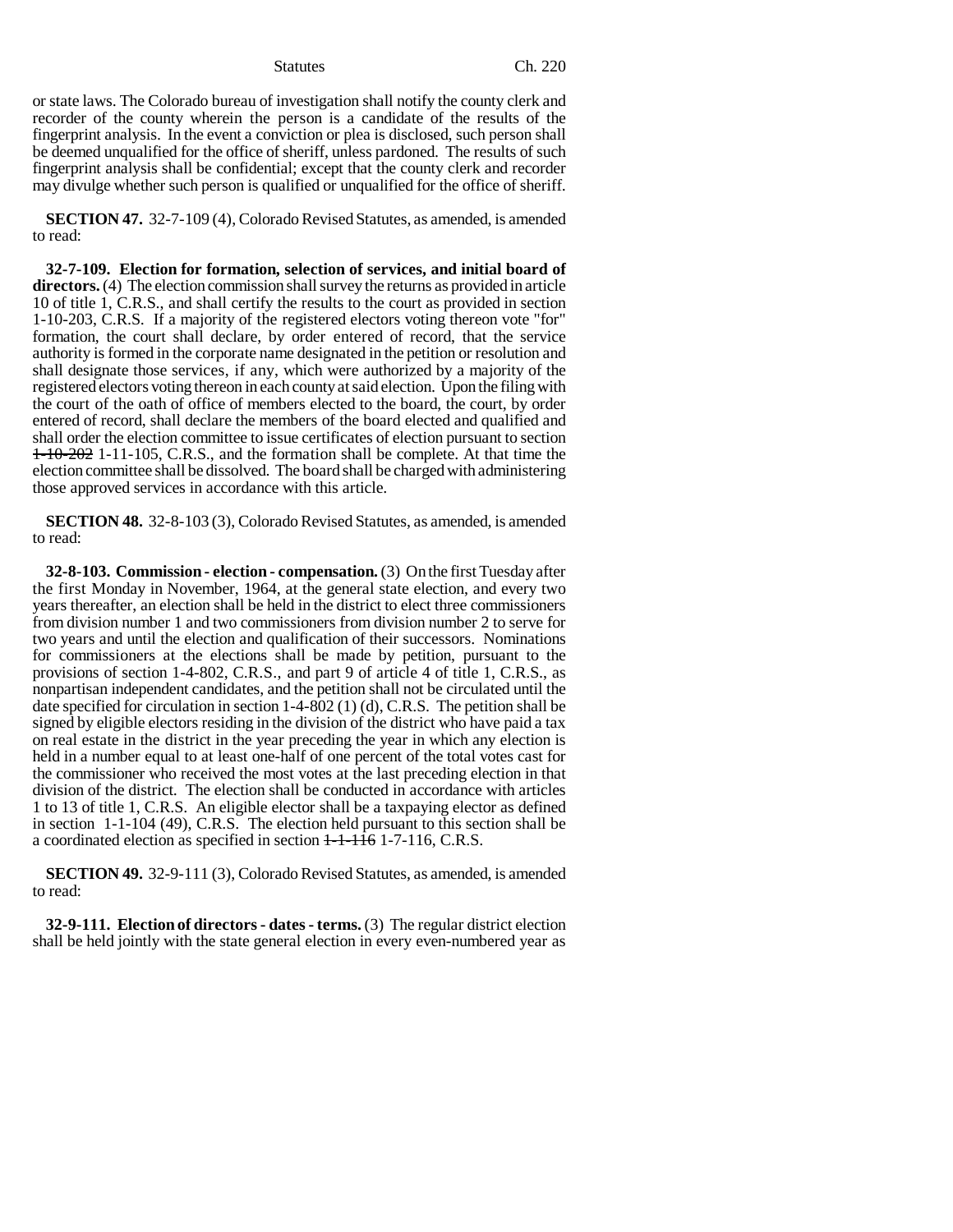provided in section  $1-7-117$  1-7-116, C.R.S., and the first election shall be held in 1982. Each director shall be elected by the eligible electors residing within the director district.

**SECTION 50.** 33-6-115.5 (3), Colorado Revised Statutes, 1984 Repl. Vol., as amended, is amended to read:

**33-6-115.5. Hunting, trapping, and fishing - intentional interference with lawful activities.** (3) Any person who violates this section is guilty of COMMITS a class 2 petty offense and, upon conviction thereof, shall be punished by a fine of not less than one hundred dollars nor more than five hundred dollars and an assessment of twenty license suspension points.

**SECTION 51.** 33-44-103 (7), Colorado Revised Statutes, 1984 Repl. Vol., is amended to read:

**33-44-103. Definitions.** As used in this article, unless the context otherwise requires:

(7) "Ski area operator" means "operator" "AREA OPERATOR" as defined in section  $25-5-702(3)$  25-5-702(1), C.R.S., and any person, partnership, corporation, or other commercial entity having operational responsibility for any ski areas, including an agency of this state or a political subdivision thereof.

**SECTION 52.** 35-70-105 (7) (a), Colorado Revised Statutes, 1984 Repl. Vol., is amended to read:

**35-70-105. Hearing on petition - election.** (7) (a) Except as may be otherwise provided in this article, the state board and each local district board of supervisors in the conduct of all elections shall follow, as much as practicable, the election procedures set forth in sections 32-1-804 and 32-1-808 to 32-1-834 SECTION 32-1-803.5, C.R.S.

**SECTION 53.** 38-38-109 (1), Colorado Revised Statutes, 1982 Repl. Vol., as amended, is amended to read:

**38-38-109. Continuance of sale.** (1) Whenever property is advertised to be sold by a public trustee or under any statutory or judicial foreclosure or upon execution and levy made pursuant to any court order or decree, the public trustee or sheriff conducting the sale, for any reason deemed by said official for good cause or upon written request by the person, or his attorney, on whose behalf the sale is being conducted, at any time before commencement of the sale, may continue it to a later date by making, at the time and place designated for the sale, an oral announcement of the time and place of such continuance. In a similar manner, the sale may be further continued from time to time, but no sale held pursuant to any such advertisement shall be held later than six months from the date originally designated in the notice of sale, except as provided in  $subsection(4)$  SUBSECTION (5) of this section and in section  $38-38-104$  (2).

**SECTION 54.** 39-3-108.5 (2) (a), Colorado Revised Statutes, 1994 Repl. Vol., is amended to read: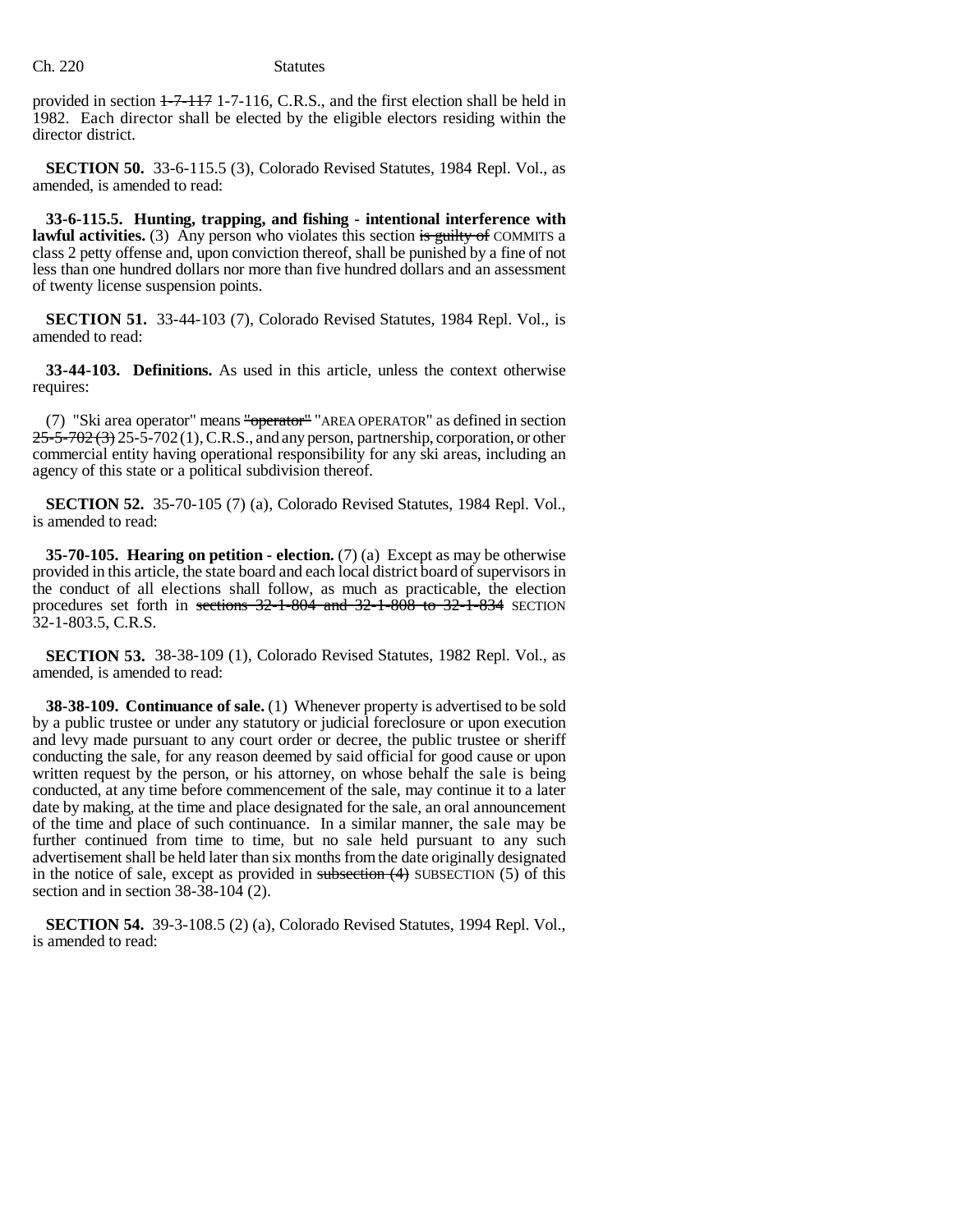## **39-3-108.5. Property - community corrections facility - exemption.** (2) As used in this section:

(a) "Community correctional facility or program" shall have the meaning set forth in section 17-27-102 (3), C.R.S., FOR COMMUNITY CORRECTIONS PROGRAM.

**SECTION 55.** 1-45-116 (1) (a) (I) (B), Colorado Revised Statutes, 1980 Repl. Vol., as amended by House Bill 95-1017, enacted at the First Regular Session of the Sixtieth General Assembly, is amended to read:

**1-45-116. State and political subdivisions - limitations on contributions.** (1) (a) (I) No agency, department, board, division, bureau, commission, or council of the state or any political subdivision thereof shall make any contribution or contribution in kind in campaigns involving the nomination, retention, or election of any person to any public office, nor shall any such entity expend any public moneys from any source, or make any contributions in kind, to urge electors to vote in favor of or against any:

(B) Local ballot issue that has been submitted for the purpose of having a title fixed pursuant to section  $1-40-106(2)$  SECTION 31-11-111 or that has had a title fixed pursuant to that section;

**SECTION 56.** The introductory portion to 10-5-115 (2), Colorado Revised Statutes, 1994 Repl. Vol., is amended to read:

**10-5-115. Requirements imposed upon commissioner - assistance of brokers' association.** (2) The commissioner shall rely upon the advice and assistance of a duly constituted association of brokers in carrying out the purposes of this article, if the association files with the commission COMMISSIONER:

**SECTION 57.** 12-47.1-204 (1) (a), Colorado Revised Statutes, 1991 Repl. Vol., is amended to read:

**12-47.1-204. Investigator - peace officers.** (1) All investigators of the division of gaming, and their supervisors, including the director and the executive director, shall have all the powers of any peace officer to:

(a) Make arrests, with or without warrant, for any violation of the provisions of this article, article 19 ARTICLE 20 of title 18, C.R.S., or the rules and regulations promulgated pursuant to this article, any other laws or regulations pertaining to the conducting of limited gaming in this state, or any criminal law of this state, if, during an officer's exercise of powers or performance of duties under this section, probable cause is established that a violation of any said law or rule or regulation has occurred;

**SECTION 58.** 12-47.1-519 (4), Colorado Revised Statutes, 1991 Repl. Vol., is amended to read:

**12-47.1-519. Renewal of licenses.** (4) Renewal of a license may be denied by the commission for any violation of this article or article 19 ARTICLE 20 of title 18, C.R.S., or the rules and regulations promulgated pursuant thereto, for any reason which would or could have prevented its original issuance, or for any good cause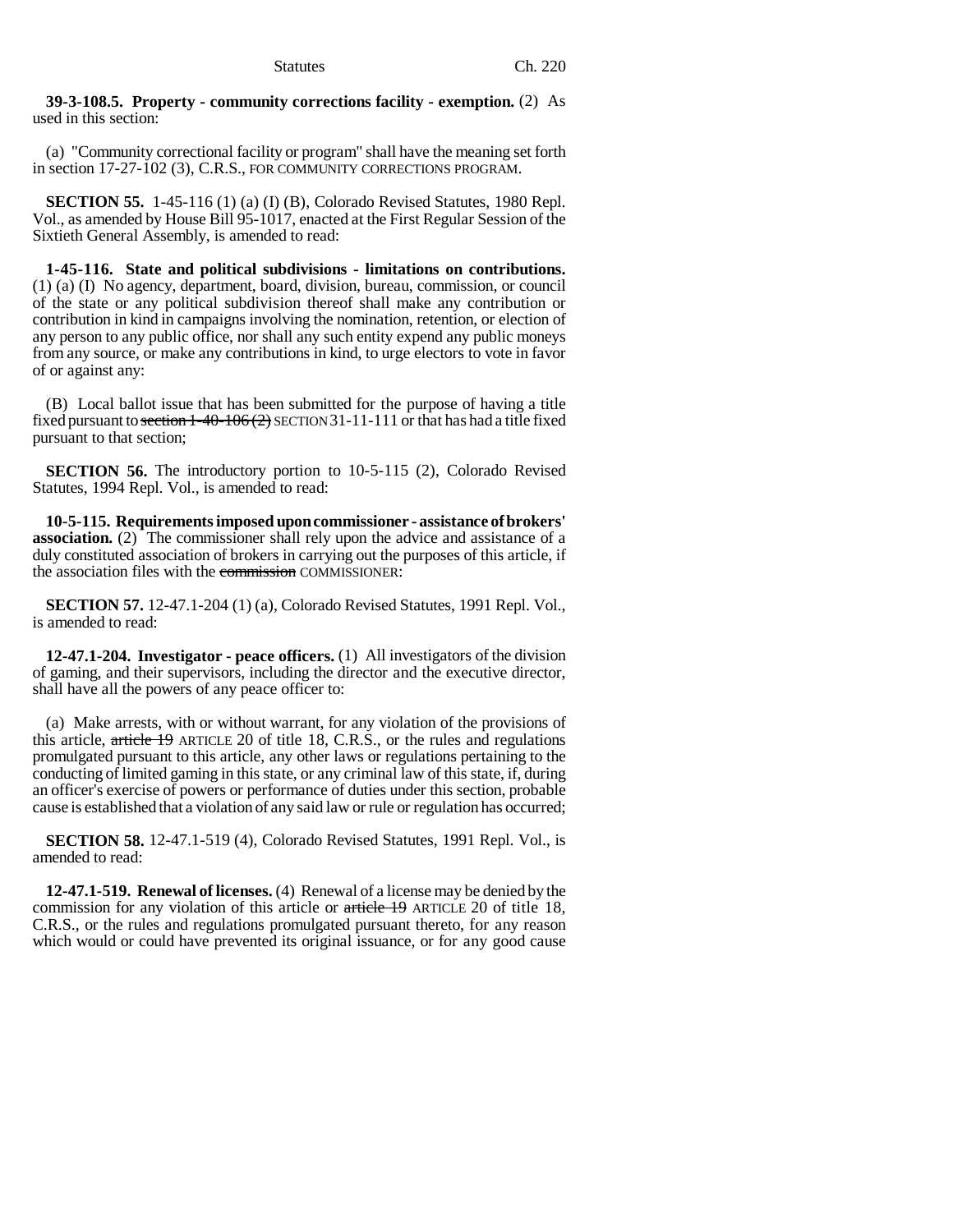shown.

**SECTION 59.** 12-55-121, Colorado Revised Statutes, 1991 Repl. Vol, is amended to read:

**12-55-121. Fees.** The fees of notaries public may be, but shall not exceed, two dollars for each acknowledgment, except as otherwise provided by law. Notaries public shall administer the absent voter's oath, as described in section 1-8-115, C.R.S., for any voter requesting to make said affidavit, and no notary shall make any charge whatsoever for administering such oath.

**SECTION 60.** 13-8-109, Colorado Revised Statutes, 1987 Repl. Vol., is amended to read:

**13-8-109. Magistrates.** The judges of the juvenile court of the city and county of Denver may appoint commissioners MAGISTRATES, as provided in section 19-1-108, C.R.S.

**SECTION 61.** 16-11-501 (2) (b), Colorado Revised Statutes, 1986 Repl. Vol., is amended to read:

**16-11-501. Judgment for costs and fines.** (2) The costs assessed pursuant to subsection (1) of this section or section 16-18-101 may include:

(b) The jury fee required by section  $13-70-103$  13-71-144, C.R.S.;

**SECTION 62.** 16-13-303 (1) (m) (I) and (1) (m) (II), Colorado Revised Statutes, 1986 Repl. Vol., as amended, are amended to read:

**16-13-303. Class 1 public nuisance.** (1) Every building or part of a building including the ground upon which it is situate and all fixtures and contents thereof, every vehicle, and any real property shall be deemed a class 1 public nuisance when:

(m) (I) Used, or designed and intended to be used, as gaming premises, or as a place where any gaming device, or gaming record as such terms are TERM IS defined in section 12-47.1-103 (10), C.R.S., OR GAMING RECORD is kept, in violation of article 47.1 of title 12, C.R.S., or in violation of article 20 of title 18, C.R.S.;

(II) Used for transporting adjusted gross proceeds records or GAMING devices as SUCH TERMS ARE defined in section 12-47.1-103 (1) and (10), C.R.S., OR RECORDS in violation of the provisions of article 47.1 of title 12, C.R.S., or in violation of article 20 of title 18, C.R.S.;

**SECTION 63.** 22-28-104 (4), Colorado Revised Statutes, 1988 Repl. Vol., as amended, is amended to read:

**22-28-104. Establishment of public preschool programs.** (4) Nothing in this article shall be construed to require school districts to participate in the state preschool program, nor shall anything in this article be construed to prohibit school districts from establishing and maintaining other preschool programs using any funds available for such purpose, but children enrolled in such other preschool programs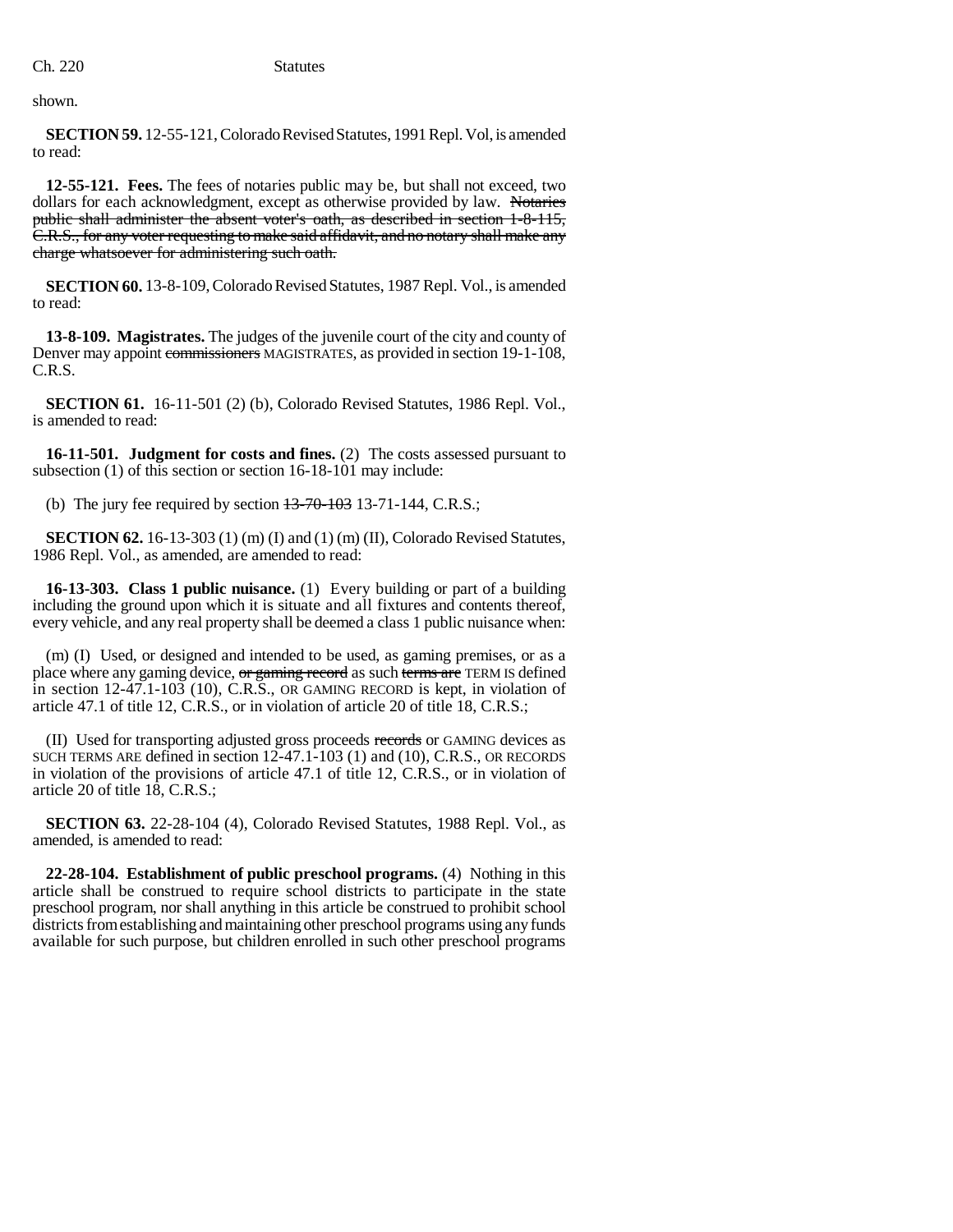shall not be counted for purposes of determining preschool enrollment or pupil enrollment under the "Public School Finance Act of 1988", article 53 of this title "PUBLIC SCHOOL FINANCE ACT OF 1994", ARTICLE 54 OF THIS TITLE".

**SECTION 64.** 24-4.1-302 (1) (w), Colorado Revised Statutes, 1988 Repl. Vol., as amended, is repealed as follows:

**24-4.1-302. Definitions.** As used in this part 3, and for no other purpose, including the expansion of the rights of any defendant:

(w) Robbery of the elderly or of persons with disabilities, in violation of section  $18-4-304, C.R.S.;$ 

**SECTION 65.** 24-34-104 (30) (a) (IV), Colorado Revised Statutes, 1988 Repl. Vol., as enacted by House Bill 95-1016, enacted at the First Regular Session of the Sixtieth General Assembly, is amended to read:

**24-34-104. General assembly review of regulatory agencies and functions for termination, continuation, or reestablishment.** (30) (a) The following functions of the specified agency shall terminate on July 1, 2001:

(IV) The following agencies, functions, or both, shall terminate on  $J_{\text{t}}/1$ ,  $2010$ JULY 1, 2001: The certification of persons in connection with the control of asbestos pursuant to part 5 of article 7 of title 25, C.R.S.

**SECTION 66.** The introductory portion to 29-4-719.1 (2) (f) (II), Colorado Revised Statutes, 1986 Repl. Vol., as amended, is amended to read:

**29-4-719.1. Economic development fund - repeal.** (2) Moneys held in the economic development fund shall be expended by the authority for the following purposes:

(f) (II) No later than January 1, 1995, and thereafter  $\frac{1}{2}$  biannually but no later than January 1 of such EVERY OTHER year, the authority shall submit a report to the general assembly concerning the following:

**SECTION 67.** 33-6-107 (4), Colorado Revised Statutes, 1984 Repl. Vol., as amended, is amended to read:

**33-6-107. Licensing violations - penalties.** (4) It is unlawful for any person under twelve years of age to hunt or take big game, and it is unlawful for persons between the ages of twelve and fifteen years of age to hunt or take big game with a youth big game license except when at all times personally accompanied by, and in voice and reasonable visual contact with, a person eighteen years of age or older who holds a valid hunter education certificate or who was born before January 1, 1949. Any person who violates this subsection (4) is guilty of a misdemeanor and, upon conviction thereof, shall be punished by a fine of fifty dollars and an assessment of ten license suspension points.

**SECTION 68. Effective date.** Section 65 of this act shall take effect July 1, 1995, and the remainder of this act shall take effect upon passage.